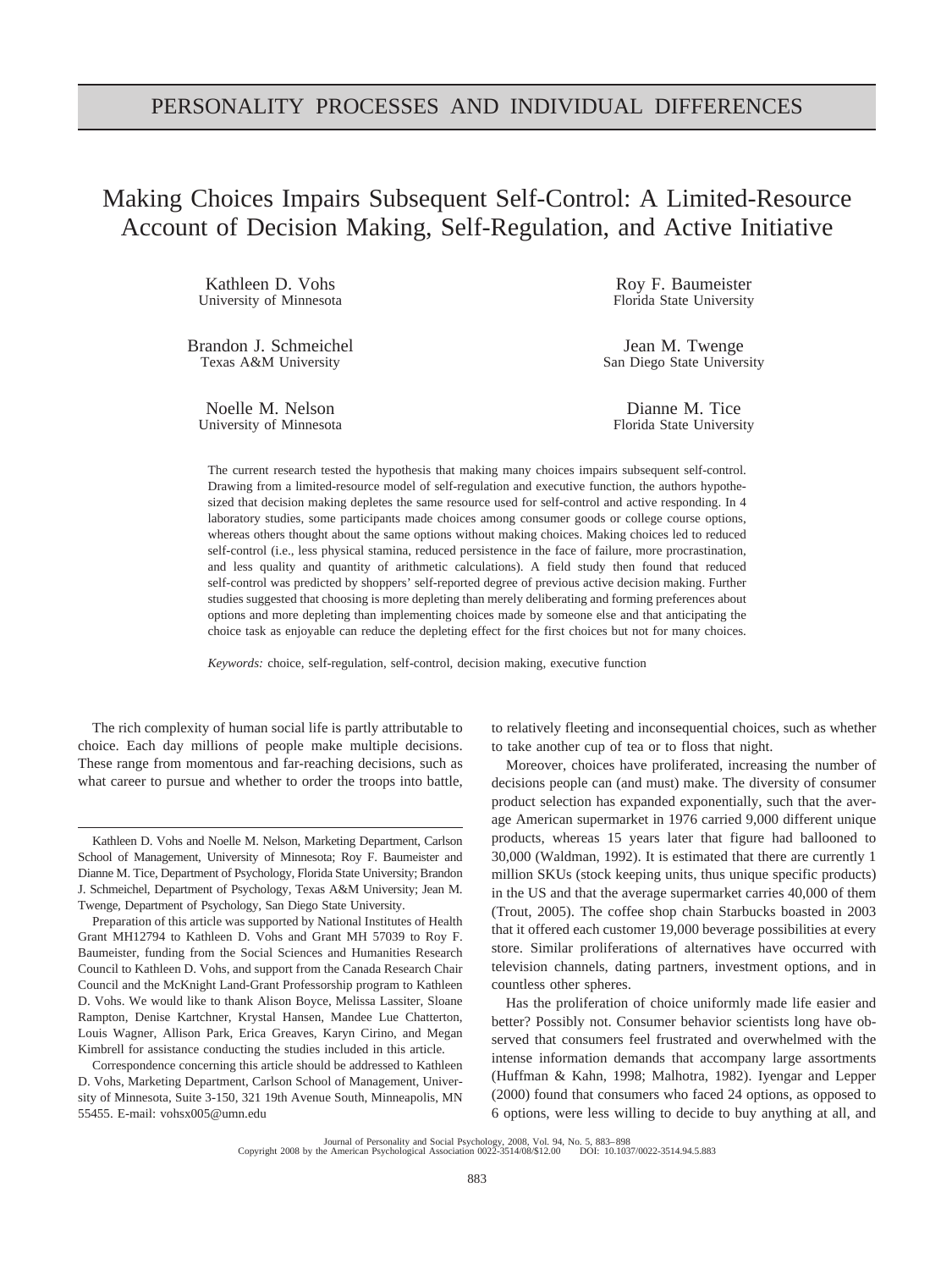those who did buy were less satisfied with their purchase. Such findings suggest that choice, to the extent that it requires greater decision making among options, can become burdensome and ultimately counterproductive. Although we do not argue that having no choice is good, recent commentaries have denounced the notion of ever-increasing choice, using words like "relentless" and "inescapable" (Mick, 2005) to describe this "tyranny of freedom" (Schwartz, 2000, p. 79).

The present investigation was designed to offer a possible explanation for the detrimental effects of choosing. Our approach was based on recent evidence that the self's executive function relies on a limited resource that resembles a form of strength or energy. Past work has mainly established that this resource is depleted in acts of self-regulation (Baumeister, 2002; Muraven, Tice, & Baumeister, 1998; Vohs & Heatherton, 2000), but it may also be used in other executive activities of the self, most notably in making choices. We hypothesized that this resource is the same as that used for self-regulation. As a result, one repercussion of making choices could be a subsequent reduction in effective selfregulation due to a lack of resources to put toward subsequent tasks and challenges.

### Choice and Control

By some analyses, human life is full of constant choices, insofar as almost every time one acts, one could probably have done something different (Sartre, 1956; but cf. Hofmann, Strack, & Deutsch, in press). By that definition, the above Starbucks example would entail that every customer makes 19,000 choices with every order. We use the term *choice* in a more limited sense, however, to refer to choices made by a conscious consideration among alternatives. Much of the time people proceed by routine, habit, and automatic processes (Bargh, 2002). We consider the contemplation of alternatives and selection among them to be a meaningful and effortful internal act that involves more than habitual behavior. The most advanced form of choosing involves weighing information about currently available options so as to select the option that seems most promising. This process would be the most flexible and potentially the most adaptive in terms of promoting survival and reproduction (especially in the multidimensional social environment known as human culture), but it requires the most elaborate information-processing apparatus and the most pliant behavior control system—which would suggest that it is a costly skill. The cost of such choosing is our current focus.

#### Self-Regulatory Resource Depletion

The self's executive function is the agent that makes decisions, initiates and maintains action, and regulates the self by operating on its inner states (Baumeister, 1998). We define *self-regulation* as the self exerting control to override a prepotent response, with the assumption that replacing one response with another is done to attain goals and conform to standards. Recent findings have indicated that many of the self's activities depend on a common resource, akin to energy or strength. This step encompasses responses designed to move the person from the current point toward the standard (cf. operate mode in cybernetic models; Carver & Scheier, 1990). All of these activities draw on the same resource, which is limited and seems easily depleted.

A series of studies has provided evidence that some selfresource is depleted by acts of self-regulation. Baumeister, Bratslavsky, Muraven, and Tice (1998) and Muraven et al. (1998) showed that performing one act of regulating the self impaired performance on a subsequent, seemingly unrelated act of selfcontrol. Presumably, the first act of self-control depleted some common resource that would have been needed to perform better at the second act of self-control. Depletion of the self's resources (also termed *ego depletion*) has been linked to multiple behavioral problems, including overeating by dieters (Vohs & Heatherton, 2000), prejudicial responding (Richeson & Shelton, 2003), ineffective self-presentation (Vohs, Baumeister, & Ciarocco, 2005), intellectual underachievement (Schmeichel, Vohs, & Baumeister, 2003), inappropriate sexual responses (Gailliot & Baumeister, 2007), and impulsive overspending (Vohs & Faber, 2007).

Self-regulation and decision making may share more than simply being housed under the executive function of the self. The core question of the present research was whether the resources that drive self-regulation might also govern other activities of the executive function, such as decision making (Vohs, 2006). If so, then making choices should lead to impaired self-control afterward, even on tasks unrelated to making those choices.

#### Choice Can Impair Self-Control

There are several reasons to think that choosing would deplete the self's strength. These reasons also differentiate the act of deliberation from that of choosing. Self-regulation presumably consumes resources because the self must override one response and then substitute a different response, and energy is needed to perform these interrupt and initiate functions. In support of the uniqueness of choosing, the reflective–implemental model (Strack, Werth, & Deutsch, 2006) conceptualizes choosing as a quasibehavioral act that ties the selected option to the self via the creation of a mental representation. The initiation of a mental link between the active, intentional, reflective part of the self and the desired option also suggests an energy-consuming act that would deplete regulatory resources (Vohs, 2006).

Prior work has contained mixed findings about whether choosing depletes resources. One study found evidence of depletion using a dissonance paradigm, in which making a choice to perform a counterattitudinal behavior resulted in subsequent impairment in self-control (Baumeister et al., 1998). This finding could mean that choosing depletes the self's resources but may also mean that dissonance-reduction processes were depleting. Moller, Deci, and Ryan (2006) produced evidence that participants who freely chose their favorite option showed no signs of depletion. They concluded that autonomous choice is not depleting.

We readily accept that some choices are more depleting than others. Pleasantness might well mitigate the impact of choosing, especially if only a few choices are made. Still, we reasoned that making a choice involves a special intrapersonal act. This step, which commits the person to a course of action (Strack et al., 2006), may take effort above and beyond merely thinking about possible options. Hence choosing may consume some of the self's limited supply of energy, thereby rendering the resource less available for further demands.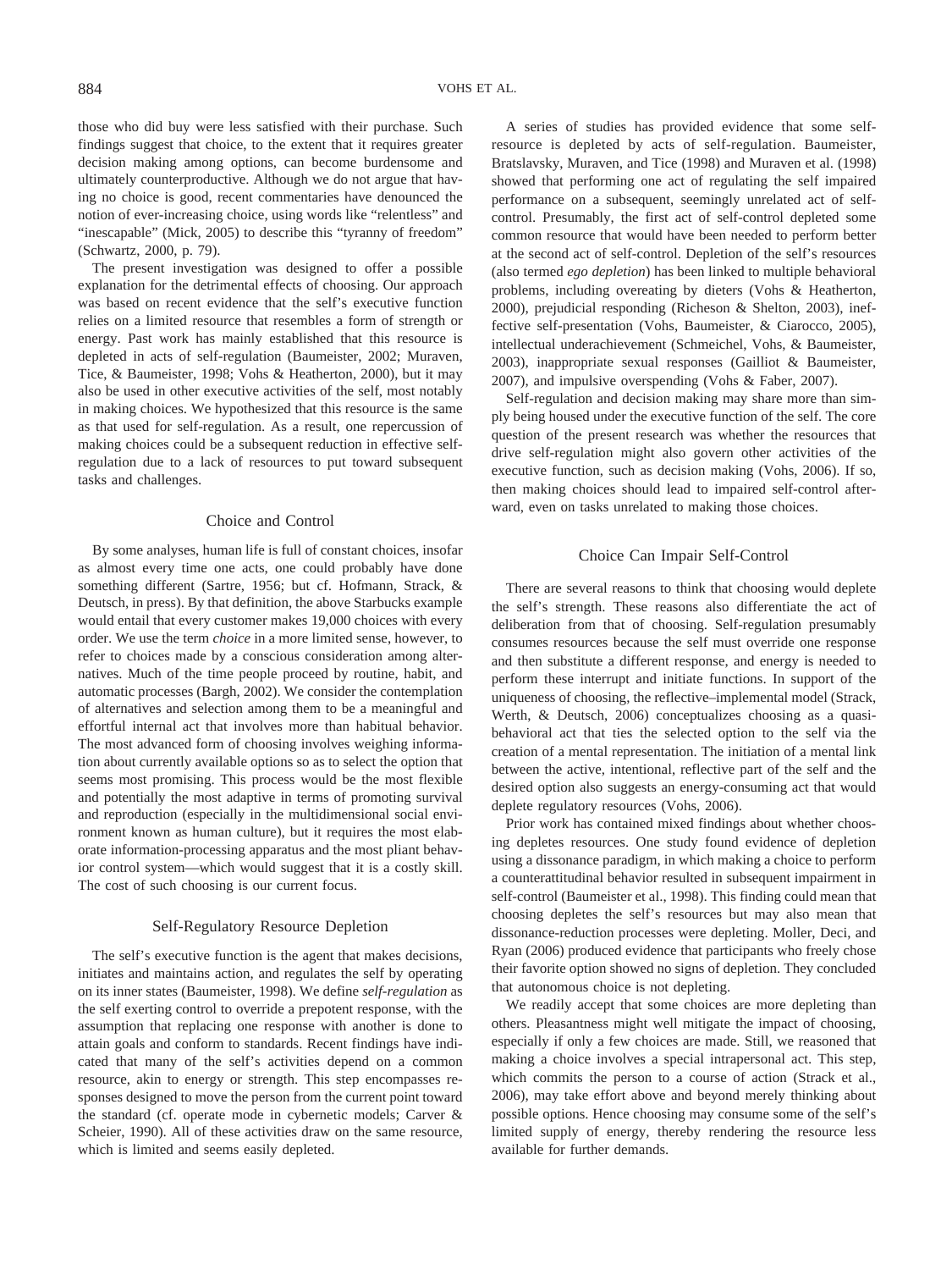#### Pilot Study

The pilot study was designed to justify the assumptions behind the choice procedure that was to be used in Experiments 1– 4, and it also validated a self-report measure for use in Study 5. The purpose was to show that we could measure the exertion involved in choosing.

## *Method*

*Participants.* Participants were 34 undergraduate students (20 men) who participated in exchange for partial course credit.

*Procedure.* Participants were randomly assigned to either make choices or rate products. They were given a list of specific varieties of products, such as colored pens, scented candles, popular magazines, and colored t-shirts. Participants in the no-choice condition were asked to indicate the extent to which they had used each product in the past (on a scale from  $1 = never$  to  $5 = very$ *often*). Participants in the choice condition were given the same list of products but were instructed to choose between two different versions of each product (e.g., a white t-shirt vs. a black t-shirt, a red pen vs. a purple pen). Participants were told that they would receive a small gift on the basis of their choices or ratings (depending on condition). Thus, participants' responses had potentially real (though relatively minor) outcomes. Both conditions faced a questionnaire with 60 items on it, but only in the choices condition were the items asking for decisions.

Subsequently, participants completed the state version of the Positive and Negative Affect Schedule (PANAS; Watson, Clark, & Tellegen, 1988) and an eight-item questionnaire that served as the manipulation check of the methods. Two of the items asked about the extent to which the previous task had involved making choices, two items asked about engaging in deliberation and careful consideration, one item asked if the task reflected the participant's own choosing, another item asked about whether the task involved thinking about options, and yet another asked about how active the participant had felt during the previous task. The last item asked for ratings of fatigue. The first seven items were designed to tap into the different aspects of choice making that are important in the depletion of self-resources; the last item on fatigue was included to see whether participants reported feeling more tired after making multiple choices. After completing the producttask questionnaire, participants were debriefed and thanked.

#### *Results and Discussion*

A factor analysis of the eight items showed that one factor accounted for 43% of the variance in the unrotated solution (eigenvalue  $= 3.46$ ), whereas the second factor (eigenvalue  $= 1.27$ ) accounted for an additional 16% of variance. This principalcomponents analysis extracted a two-component structure (eigenvalues over 1 selected) for the eight items on the choices questionnaire. Factor scores on each of the choice factors were derived for each participant. Of the two factors, the larger one seemed to correspond most closely to the act of making choices, which is to say that the two highest loading items on this factor were perceptions of the extent to which participants' task involved (a) thinking about different options, followed by (b) making many choices. The other factor seemed to relate most closely to feelings of fatigue, in that the tiredness item made the biggest contribution to this factor.

Two independent *t*-tests, one for each factor, were used to predict factor scores as a function of choices condition versus frequency-rating (i.e., no choice) condition. Scores on the Choices factor were significantly predicted by condition,  $t(32) = 2.65$ ,  $p <$ .02, whereas factor scores on the other factor (i.e., Fatigue) showed no differences as a function of condition,  $t(32) = 0.49$ , *ns*. Thus, the main finding of the pilot study was that participants who made choices among products reported being more active, conscious, and deliberative during the task relative to participants who merely rated the frequency with which they had used the products.

The choices task took about a minute longer ( $M = 210.32$  s,  $SD = 65.98$ ) than did the frequency-rating task ( $M = 146.32$  s,  $SD = 44.02$ ), and the difference was significant,  $t(32) = 3.36$ ,  $p <$ .01. Time spent on the task did not correlate with either of the two factor scores, Factor 1:  $r(34) = .07$ , *ns*, Factor 2:  $r(34) = .12$ , *ns*.

As mentioned, participants' first charge after the product task was to complete the PANAS to test for potential mood differences as a function of condition. As expected, condition did not determine positive affect (choices condition:  $M = 24.31$ ,  $SD = 7.09$ ; frequency-rating condition:  $M = 25.05$ ,  $SD = 6.61$ ) or negative affect (choices condition:  $M = 13.19$ ,  $SD = 4.45$ ; frequency-rating condition:  $M = 11.89$ ,  $SD = 2.25$ ),  $t(32) = 0.32$ , *ns*.

## Experiments 1A and 1B: Consumer Choices and an Unsavory Drink

Our theory holds that effortful, involving choices could deplete the self's resources and that this depletion would impair performance on a self-regulation task. Hence in Experiments 1A and 1B, a choice (vs. no choice) manipulation was followed by a selfregulation task.

Self-regulatory resource depletion was measured by how much of a bad-tasting (but not harmful) beverage people drank. Making oneself drink an aversive beverage requires self-control insofar as people are disinclined to imbibe it and must therefore force themselves to do something they do not want to do. We used a drink made of a combination of vinegar and water to approximate a "taking one's medicine" scenario, and in this way we measured behavior and not simply responses on a questionnaire (Baumeister, Vohs, & Funder, 2007). We predicted that people who had made choices among products would not consume as much of the drink as the no-choice participants would.

The two studies were nearly identical. The one main exception was that we altered the no-choice task in Experiment 1B so as to equalize the duration of the initial tasks. While conducting Experiment 1A (and as seen empirically in the pilot study), it occurred to us that the choices task might last longer than the frequencyrating task, a difference that could potentially confound the results. Hence, Experiment 1B used a different no-choice task so as to ensure equal duration in the two conditions.

#### *Method*

*Participants.* Thirty undergraduate students (20 women) participated in Experiment 1A and 30 undergraduate students (18 women) participated in Experiment 1B in exchange for partial course credit.

*Procedure.* Participants were randomly assigned to a choice task or a no-choice task. Before completing questionnaires, par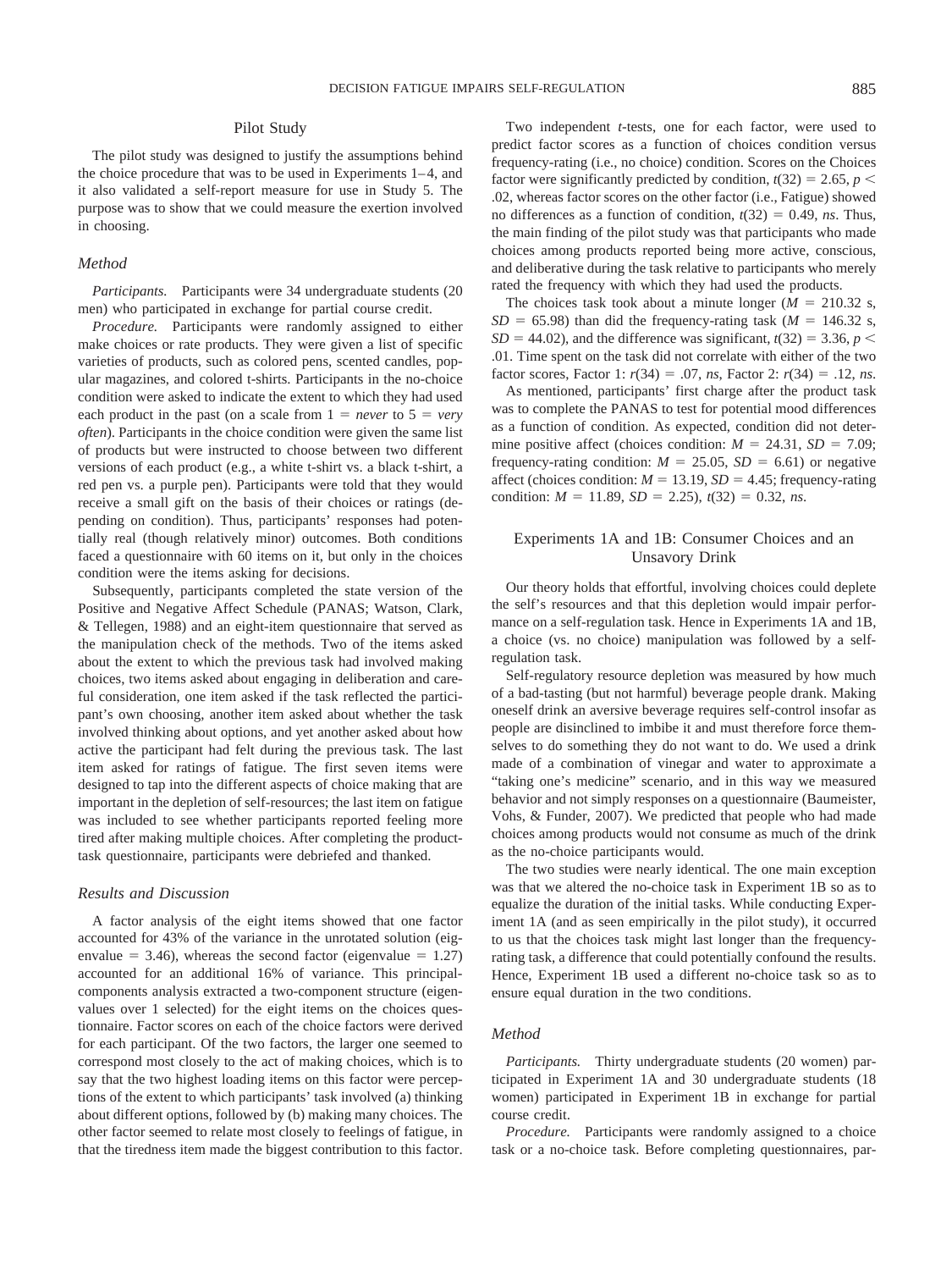ticipants in the choices condition were told that at the end they would receive a gift based on their choices during the questionnaire; participants in the no-choice condition were told they would also receive a gift but that it would be chosen for them.

In the choices condition, participants made a long series of choices between products, both within and across categories. Participants made choices between items in the following categories: t-shirts, scented candles, shampoo brands, candy, and socks. After choosing preferred items within each product category, participants then made choices between different categories of products. For instance, a red t-shirt may be labeled Product A and a black t-shirt may be labeled Product B and the questionnaire would ask them to choose between A or B, then A or C, then B or C, and so on. Participants' options for making the choices were guided by a questionnaire (e.g., "Would you prefer Product A or Product D?"), and participants were told they would be given a gift at the end of the trial based on their responses during this first part of the experiment. Some of the choices involved products that were displayed in the laboratory, such as t-shirts, scented candles, shampoo brands, and color posters. Other categories of products (specifically, candy bars and types of socks) were listed and described on the choices sheet, but the physical products were not present in the laboratory. After choosing between items within each product category, the questionnaire then asked participants to choose between different categories of products (e.g., a t-shirt or a candle). In a final task, participants made choices among occupations described on a sheet of paper. By the end, participants had made 292 choices.

Participants in the no-choice condition in Experiment 1A completed a questionnaire that required them to rate products and occupations but were not asked to choose between or among items. Participants in the no-choice condition completed a questionnaire asking them to indicate which products they had used in the past year; these products were by and large the same as those involved in the choice task. Thus all participants were exposed to similar stimuli, and all were prompted to consider their preferences, with the main difference being rating versus choosing.

For Experiment 1B, we had participants in the no-choice condition record their thoughts, feelings, and opinions about eight advertisements, a task that also conjured up participants' preferences but again did not require them to make choices. The duration of this task was recorded for Experiment 1B (but not in Experiment 1A).

After completing the product-rating task, participants entered another room and were seated at a table on which were placed 20 small paper cups. Each cup held 1 oz of a mixture made with orange drink mix, water, vinegar, and a small amount of sugar. (The drink was made with two cups of vinegar and six cups of water instead of the eight cups of water that are called for in the standard directions.) The experimenter then told the participant that this part of the experiment concerned motivation. "This is a drink that does not taste good to most people. It is not harmful. I will give you a nickel for every ounce you drink; each little cup is one ounce, and each one is identical. How much you drink is up to you." The number of ounces each participant drank was recorded as a measure of self-regulatory resource depletion; drinking more ounces presumably requires more self-control (to override one's distaste). After the vinegar-drinking task, participants were paid for their drink consumption and given a free gift.

#### *Results and Discussion*

Experiment 1A provided evidence that making choices hampers the self's regulatory capacity. Participants who made a series of choices among products and occupations later drank fewer ounces  $(M = 2.06; SD = 2.46)$  of an ill-tasting drink as compared to participants who merely rated their frequency of exposure to those same products and occupations ( $M = 7.67$ ,  $SD = 5.35$ ),  $F(1, 29) =$ 13.57,  $p < .001$ .

Experiment 1B likewise found that choice reduced subsequent self-control. Participants in the choices condition drank significantly less of the vinegar drink than participants in the no-choice condition (choices condition:  $M = 1.89$ ,  $SD = 2.57$ ; no-choice condition:  $M = 6.87$ ,  $SD = 6.46$ ,  $F(1, 28) = 7.68$ ,  $p < .01$ . Time did not confound the results, as the duration of the tasks did not differ by condition,  $F(1, 28) \le 1$ , *ns*. These initial data confirmed our prediction that decision making causes a subsequent reduction in self-control, a finding that does not appear to depend on the duration of the initial task.

#### Experiment 2: Consumer Choices and Pain Tolerance

Experiment 2 was designed as a replication and extension of Experiment 1, with several refinements. First, the choice manipulation and the dependent measure were administered by separate experimenters and presented as distinct experiments. We used two different experimenters to avoid the possibility that participants would try to perform well on the self-control task in order to ingratiate themselves with the experimenter in the hopes of getting a better gift (which was promised by the first experimenter as the reward for the first task). Second, the experimenter for the dependent measure was kept blind to condition, which eliminated the possibility of unknowingly biasing the results. Third, we sought convergent validity by using a different dependent measure of self-regulation, the cold pressor task. This task requires participants to submerge their arm in frigid water for as long as possible. Overriding the natural tendency to pull one's arm out of the near-freezing water thus constitutes an act of self-control. We predicted that making choices would deplete the resource needed for self-control, leaving people less able to keep their hand in the painfully cold water for a long period of time.

#### *Method*

*Participants.* Twenty-five (16 women) undergraduates participated in exchange for partial course credit.

*Procedure.* Participants were randomly assigned to either the choice condition or no-choice condition. In the introduction to the experimental session, participants were told that the session would consist of several experiments by different experimenters because each experiment on its own was too short to justify using the whole experimental period; therefore, experimenters across two laboratories arranged their experiments sequentially so as to take up one full time slot.

In the choice condition, participants made many choices between products, both within and across categories, as described in Experiments 1A and 1B. They were once again informed that they would be given a gift at the end of the trial based on their responses during this first part of the experiment.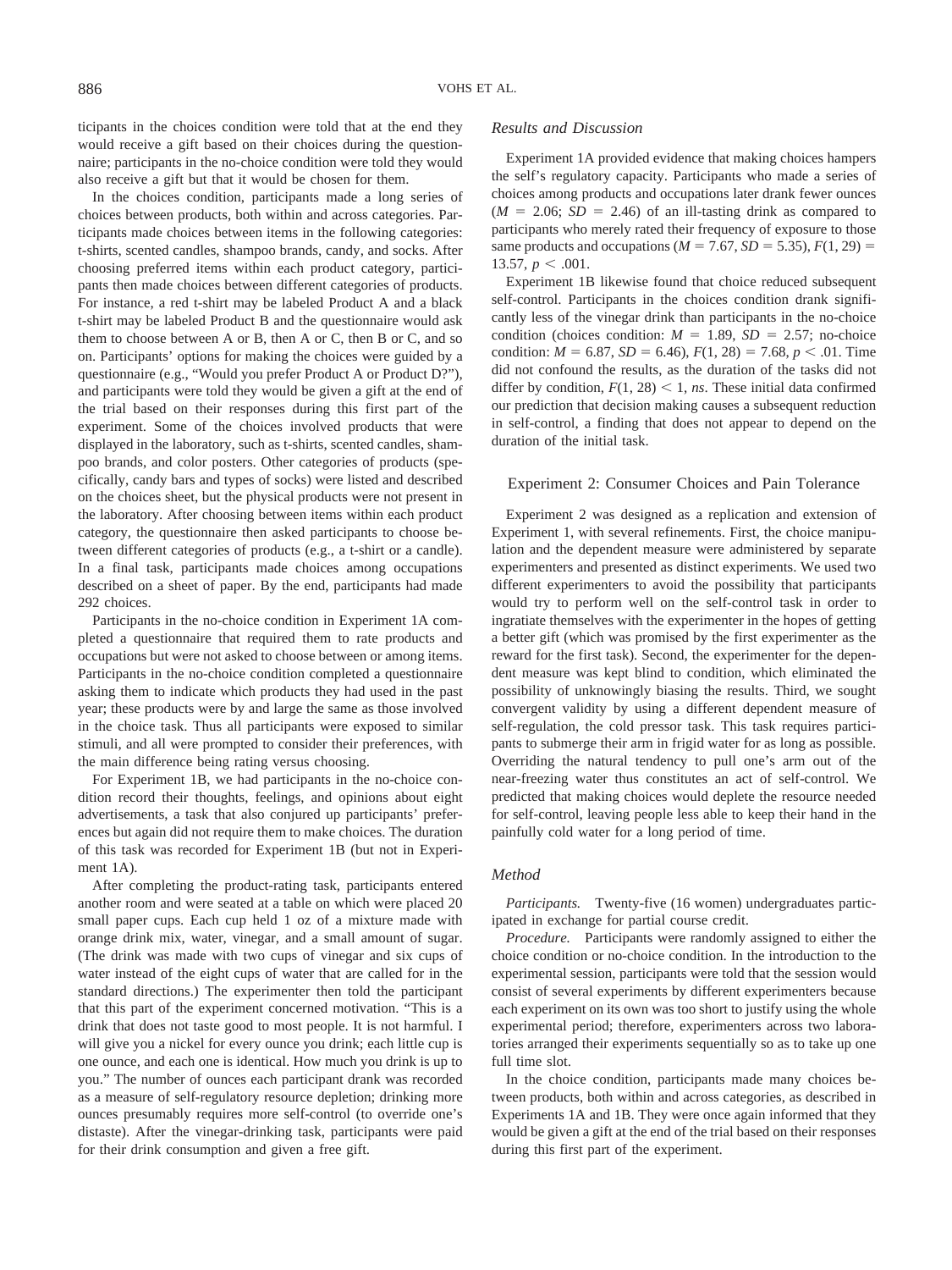In the no-choice condition, participants recorded their thoughts, feelings, and opinions about eight advertisements taken from popular magazines. The instructions asked participants to elaborate on their thoughts and opinions and to write detailed comments about their reactions to the ads. Full sheets of lined paper were given to participants to record their reactions to each advertisement. These steps were done to equate the amount of time participants would work at this no-choice task with the amount of time it would take for participants in the choice condition to complete their task. Participants in the no-choice condition were also informed that they would be given the opportunity to select a gift for themselves at the experiment's end.

Following the manipulation (choosing vs. rating), participants were escorted to another room where a second experimenter who was blind to participants' condition administered the cold pressor task. For the cold pressor task, water temperature was maintained at 1 °C (approximately 34 °F) using a mixture of ice and water. An aquarium pump circulated the water so as to prevent a warm pocket from forming around the participant's hand. The room air temperature was also maintained at a constant 72 °F (22 °C). Participants first held their nondominant arm (to the elbow) in room temperature water for 1 min to ensure an equal starting point; then they submerged this arm up to the elbow in the ice water. The experimenter asked the participant to hold there for as long as possible. A stopwatch measured the length of time the participant held his or her arm in the water, with the number of seconds serving as the measure of self-control. After completing the cold pressor task, participants were fully debriefed, chose a gift, and were thanked.

#### *Results*

The length of time that participants withstood the pain of holding their arms in unpleasantly cold water was significantly reduced among participants who had made a series of choices  $(M = 27.70)$ s,  $SD = 15.81$ ) relative to participants in the no-choice condition  $(M = 67.42 \text{ s}, SD = 56.35), F(1, 23) = 5.97, p < .025$ . Persistence on the cold pressor task was not confounded with time spent on the first task because the product-rating task took no longer than the choice task,  $F(1, 23) = 1.76$ , *ns*.

#### *Discussion*

Experiment 2 provided converging evidence that making many decisions impairs subsequent self-regulation, consistent with the hypothesis that both choosing and self-control depend on a common but limited resource. The design of Experiment 2 bolstered the findings of Experiments 1A and 1B by ruling out several alternative explanations. We used two experimenters in the current study, one to administer the dependent measure and one to administer the product task. Moreover, the experimenter overseeing the dependent measure was blind to condition, thereby eliminating concern that experimenter demand could have contributed to the results. Also, participants in the no-choice condition were told they would be able to choose their own gift from a standard set of options, thereby eliminating concern that their performance on the self-control measure was aimed at persuading the experimenter to offer them a better gift or a more appealing set of options.

## Experiment 3: Choosing College Courses and Procrastination

To provide further evidence of the detrimental impact of making choices on subsequent self-regulation, we designed Experiment 3 as a conceptual replication of Experiment 2 but with new procedures for both the choice-task manipulation and the dependent measure of self-regulation. Instead of making choices among small household products, participants in this study either made choices, or not, regarding the courses they would take to satisfy their degree requirements. They were encouraged to take these choices seriously as if they were actually selecting the classes they were to take in future years, so it seems reasonable to assume that they regarded these choices as important and relevant.

Self-regulation was measured in terms of resisting procrastination. Participants were given 15 min to study for an upcoming nonverbal (math) intelligence test that was framed as a predictor of many desirable life outcomes. To practice, we gave participants a packet of sample problems. However, as a competing temptation, they were also allowed to read magazines and play a video game. We knew that self-regulation would be required for most participants to override the seductive pull of games and magazines and make themselves practice arithmetic problems. Most likely, this is a self-regulation dilemma that would be familiar to many college students, namely, whether to push oneself to study for a test or indulge in more pleasant pastimes. We hypothesized that choosing one's courses would deplete the self's resources as compared to merely reading about courses without choosing. Hence, we predicted that participants who made choices would spend more of their time on the time-wasting temptations of magazines and video games and, correspondingly, would devote less time studying for the upcoming test.

#### *Method*

*Participants.* Twenty-six introductory psychology students (17 men) participated in exchange for partial course credit. Data from 2 participants were not included in analyses (leaving 24 participants in the analyses). One participant correctly surmised that the intelligence test was not to be administered, whereas the other was an acquaintance of the experimenter.

*Procedure.* Participants arrived at the laboratory individually, where they were informed that the experiment examined whether a person's choice of college major was related to nonverbal intelligence. All participants were shown a list of general education course requirements and a list of all the classes that would satisfy each of these requirements. This information was taken directly from the official undergraduate bulletin, which stated that a total of 36 credit hours (12 courses) in predetermined content areas were required of all undergraduates regardless of major area of study. These 12 courses must be selected from a total of over 60 distinct courses offered at the university.

In the choices condition, participants were directed to spend 8 min indicating which courses they would choose to take to satisfy each of the general education requirements and to write down their selections on the response sheet they were given. If they finished this task, participants were to consult the undergraduate course bulletin to select and then write down the courses they would take to satisfy their major-degree requirements. In the no-choices con-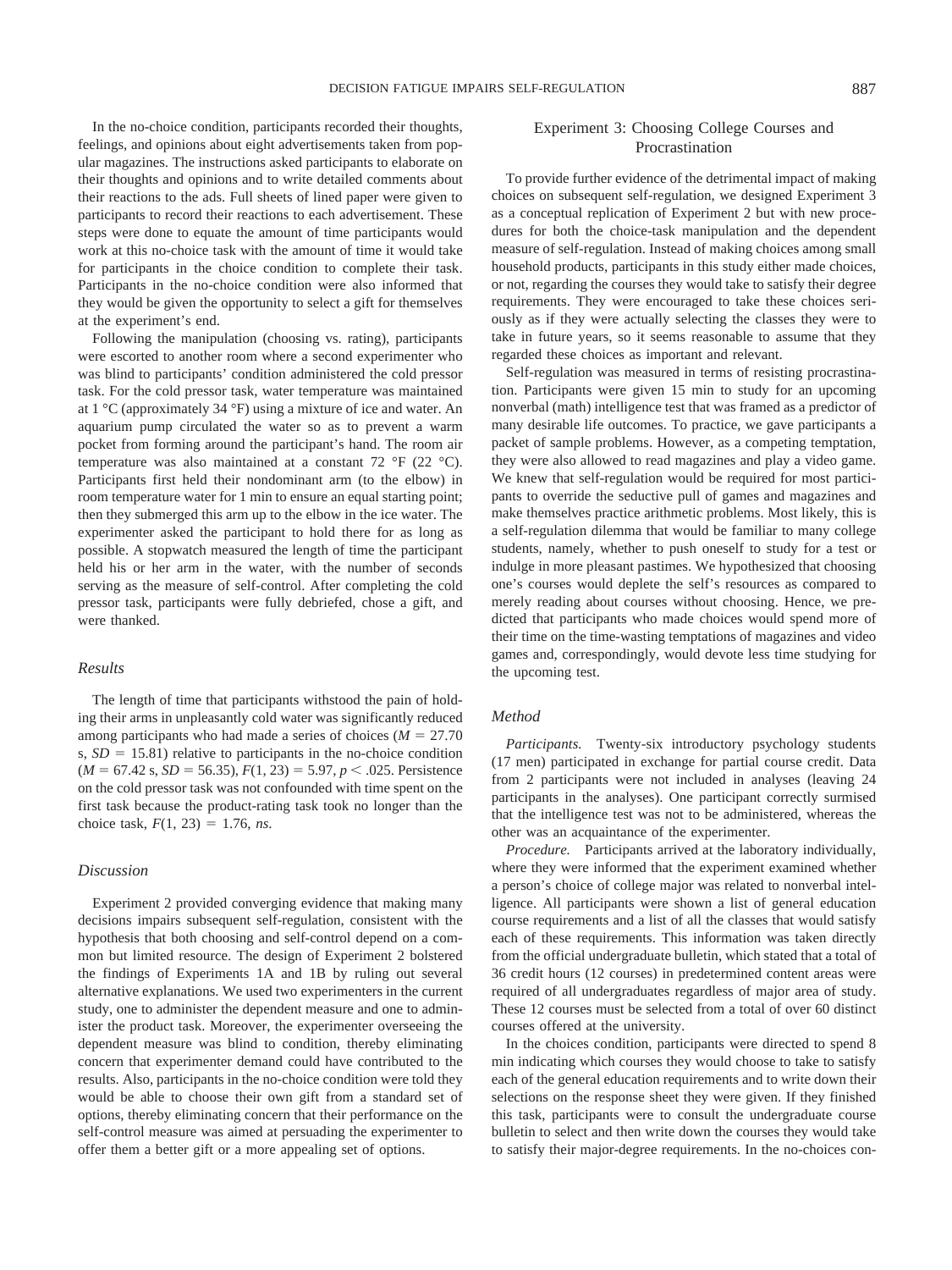dition, participants were instructed to peruse course requirements and then read over the descriptions of different courses that satisfy these requirements. These participants were also encouraged to review course descriptions of classes in their major and to consider courses in which they might enroll to satisfy their major-degree requirements. These participants, unlike choice-condition participants, were not asked to make formal choices by writing them down on a response sheet. Rather, they were simply instructed to think about courses in which they would prefer to enroll.

After 8 min had elapsed, the experimenter asked participants to complete the mood measure (PANAS). Participants then began the nonverbal intelligence (math) test portion of the experiment. The experimenter explained the format of the test and told participants that the test was highly predictive of skills important for real-world success. Additionally, participants were told of past research showing that performing practice math problems for 15 min significantly improved performance on the test but practicing for more than 15 min did not lead to additional increases on performance. The experimenter announced he was going to leave the room for 15 min and gave participants a packet of practice math problems. Participants were told they could practice for the upcoming test for as long as they wanted during the next 15 min. The experimenter also noted that participants could look at magazines or play a hand-held video game (both of which were located on a stand next to the participants' work area) if they did not want to work on the practice problems for the entire practice period.

As the experimenter left the room, a research assistant who was blind to participants' experimental condition entered an adjacent room and observed participants through a two-way mirror. The mirror was covered by closed vertical blinds, except for two slats that were slightly bent at an angle that allowed the observer to clearly view participants' behavior without their knowledge. The observer recorded participants' behavior every 30 s according to whether the participant was practicing math problems, looking at a magazine, playing the video game, or engaging in some other (unscripted) activity, such as sitting quietly.

When the experimenter returned, she asked participants to complete a questionnaire, which contained several manipulation check questions. Finally, participants were informed that they would not be taking the nonverbal test and were debriefed and thanked.

#### *Results*

Our main prediction was that making a series of choices would result in a state of ego depletion, thereby truncating persistence (or practice) at the math problems and leading to more procrastination. We calculated number of minutes practicing by multiplying number of times the participant was observed practicing by .5 (to represent 30 s in terms of minutes). As expected, the choices versus no-choices manipulation affected how long participants practiced for the upcoming test,  $t(22) = 2.43$ ,  $p < .05$ .

After making a series of choices, participants spent less time practicing for the upcoming nonverbal intelligence (math) test  $(M = 8.39 \text{ min}, SD = 3.64)$  than did participants who did not make choices ( $M = 11.40$  min,  $SD = 1.66$ ). This finding also indicates that depleted participants spent more time playing video games, reading magazines, and doing nothing than did nondepleted participants. Thus, after making choices, people spent more time on self-indulgent activities and less time on effortful studying.

Although our main focus in the current study was on the amount of time spent on the math problems, we also checked to see whether performance on the math problems differed as a function of choice condition. It did not. We counted every problem participants attempted (because sometimes participants did a bit of work on a problem but failed to finish it) and subjected this measure to a *t*-test with choice condition as a predictor. This measure showed no difference as a function of condition,  $t(22) \le 1$ , *ns*. The number of problems completed also showed no difference as a function of choice condition,  $t(22) < 1$ ,  $p > .60$ . Number of problems correctly answered also showed no differentiation by condition,  $t(22)$  < 1,  $p > .80$ . Last, we conducted an analysis of covariance, comparing the choice and no-choice conditions on number of problems correct, with time spent practicing as the covariate. The effect of the covariate, time spent, approached significance, *F*(1,  $21) = 4.14, p = .06$ , but condition was not significant,  $F(1, 21)$  < 1.

We assessed whether the choices manipulation influenced mood states. Consistent with expectations, the choice manipulation did not differentially affect mood. Reports of positive affect,  $t(22)$  = 1.01,  $p = .33$ , and negative affect,  $t(22) < 1$ , *ns*, were similar in the two groups. Further analyses confirmed that choice and nochoice conditions did not differ with regard to self-rated difficulty of their respective degree programs,  $t(22) = 1.10$ , *ns*, frustration with the tasks  $(t < 1, ns)$ , or stated importance of performing well on the upcoming test,  $t(22) = 1.44$ , *ns*. Thus, the effects of choice were not due to mood, difficulty, frustration, or perceived importance.

#### *Discussion*

Experiment 3 conceptually replicated the finding that making a series of decisions leads to subsequent impairment of selfregulation. Participants in this study were given instructions either to select courses to fill the remainder of their undergraduate careers or to read and think about course options without choosing. Subsequently, participants were given the opportunity to practice for an upcoming math test said to be predictive of successful life outcomes, but their studying was compromised by the availability of tempting, fun alternative activities, such as video games and magazines. Participants who had made choices about their future coursework, as compared to those who simply read and considered their options, spent less time studying and practicing for the math test (and spent correspondingly more time indulging in the tempting distracter tasks). Poor or failed self-regulation is an important contributor to procrastination (Tice & Baumeister, 1997), and thus Experiment 3 demonstrates another way in which making many choices can lead to a breakdown of self-control.

The fact that choosing what courses to take led to less studying is somewhat counterintuitive. Had the opposite effect been obtained, one might readily have interpreted it as indicating that priming the idea of course work prompted people to study. The fact that choosing courses led to less studying is thus most consistent with a limited-resource model.

#### Experiments 4A and 4B: Course Content Choices and Solvable and Unsolvable Problems

One ambiguity about the findings of Experiment 3 was that participants solved the same number of problems in both condi-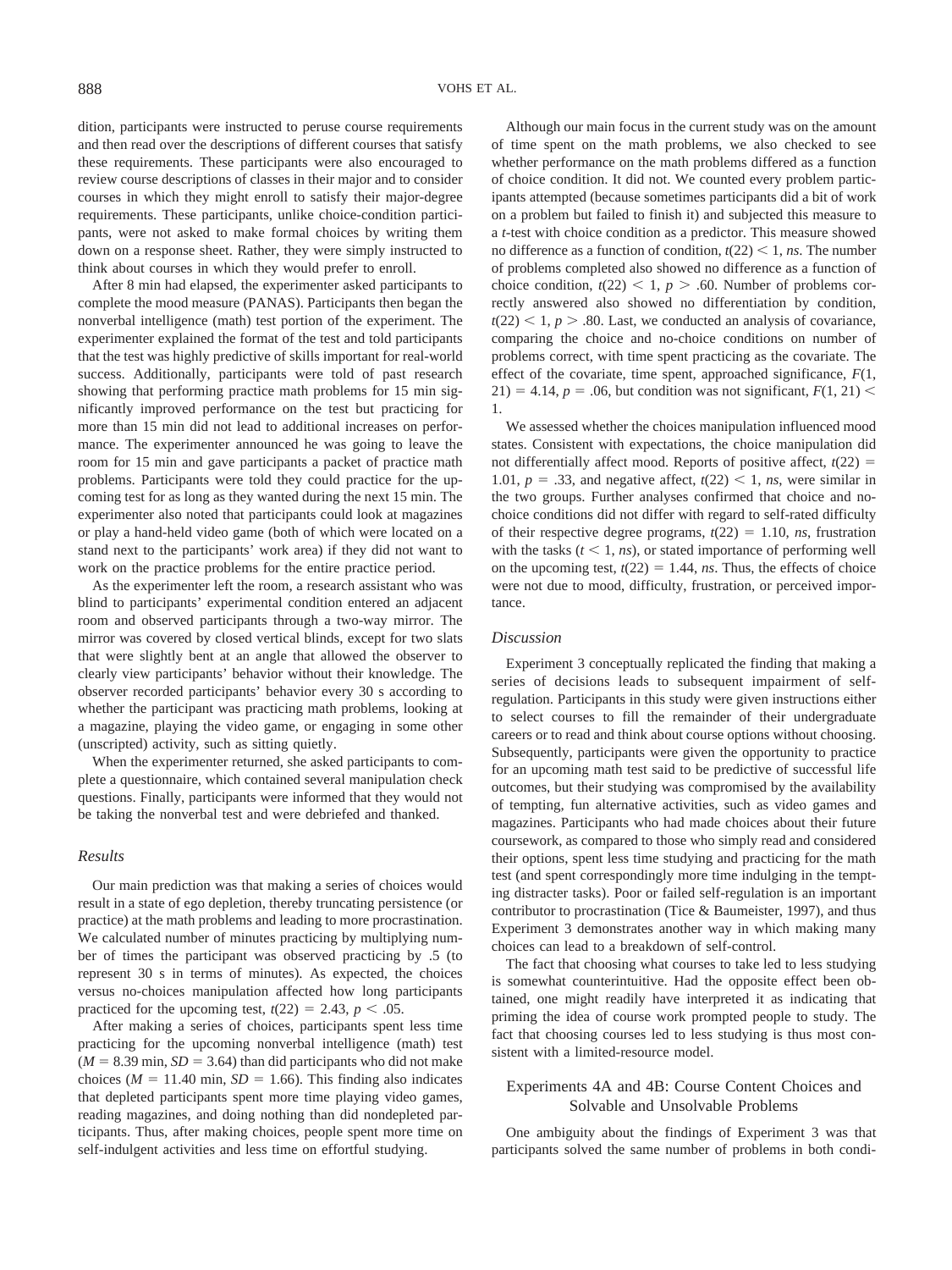tions, despite the difference in duration of persistence. Although null findings are generally not entitled to substantive interpretation, one could read those results as indicating that people who made choices were better at self-regulation (not worse, as we found in Experiment 2), insofar as they solved approximately the same number of problems in less time. Hence, we felt the importance of conducting a conceptual replication. Experiment 4 tested persistence on unsolvable problems (4A) and solvable problems (4B) after a manipulation of making choices or not.

To increase the robustness of our conclusions, we again changed the choice manipulation, in this case to decisions about the psychology course in which participants were currently enrolled. Participants in the choices condition made a series of decisions about the course, choices they were told (veridically) would determine the way the instructor taught the course both during the current term and in subsequent terms. It is possible that participants in Experiment 3 did not see their choices as binding because students can and do change their minds about what courses to take. In contrast, the choices made in Experiment 4 were irrevocable in the sense that once students' choices were communicated to the instructor via this experiment, there was no opportunity to change the selections, and the instructor did in fact modify the course on the basis of students' selections.

Another change in Experiment 4 was to separate the procedures with different experimenters. When the same experimenter administers both the choice manipulation and the self-regulation measure, it is conceivable that extraneous attitudes toward the experimenter could confound responses to the dependent measure, as noted earlier. Therefore, we used the more elaborate procedure of presenting the tasks as unrelated, including having different experimenters administer the independent and dependent variable tasks in different rooms.

The main measure of self-regulation in this study was persistence at challenging problems. Persistence requires self-regulation insofar as the repeated failures are discouraging and frustrating, and the participant would soon wish to be doing something else—so one has to override the impulse to quit. Because of the possibility that quitting fast on unsolvable problems could be regarded as showing exceptionally good self-regulation, however, we ran two versions of this study, one with unsolvable problems (4A) and the other with solvable problems (4B). With the solvable problems, we were also able to calculate performance quality by counting correct solutions.

#### *Method*

*Participants in Experiment 4A.* Forty-one undergraduates (26 women) participated in exchange for partial course credit. One participant was unable to complete the study.

*Procedure for Experiment 4A.* After arriving and completing consent forms, participants were told that the first part of the study involved reviewing instructors' materials from their psychology class, and the second, unrelated part of the study involved completing a spatial design task. As in Experiment 2, participants were told that because each experiment in this session was rather short, experimenters in the department combined two studies so as to maximize efficiency in use of subject credit hours. The first experimenter handed out the materials that contained the choices manipulation. All participants were given the same materials, but the instructions that accompanied them were different.

Instructions for participants in the choices condition asked them to read the material and, for each section, to choose the option they preferred. Options were always presented as a two-option forced choice. In one example, participants read descriptions of two possible video clips and chose which film clip they would prefer to see. Another item involved choosing between two different styles of a test question, and another item asked them to choose between two paragraphs of text. Participants in the choices conditions were also told (truthfully) that the choices they made would be reviewed by their instructor and would affect her decisions for future lectures and tests both during this semester while the participants were taking her course as well as for future classes. In all, participants made 35 choices, which were presented as important and consequential for the student participants' lives. Participants were asked to complete all the choices and return the packet to the experimenter before moving on to the next part of the experiment.

Participants in the no-choices condition were simply instructed to read the same material that was presented to the participants in the choices condition. They were not asked to make any choices between the options or to rate the material in any way. They were asked to read the material very carefully and return the packet to the experimenter before moving on to the next part of the experiment.

Next, participants moved across the hall to complete the persistence part of the experiment with the second experimenter. The persistence measure involved unsolvable tracing puzzles. This procedure was made popular by Glass, Singer, and Friedman (1969), and it has been used in previous studies as a measure of self-regulation. Participants were given a packet containing two complex figures. Participants were told that performance on these geometric figures was predictive of future life success due to its links with higher order cognitive abilities. Participants were given two stacks of paper with each page displaying one of the complex figures. The stacks of papers were given to participants so that they could use as many sheets as necessary as they attempted the (unsolvable) task of tracing each figure in its entirety without once lifting the pencil from the paper or retracing any lines. They were asked to bring their sheets back to the experimenter either when they had finished or when they had worked as long as they could on them and wanted to stop. The experimenter recorded how long each participant persisted (to the nearest quarter minute).

After finishing, participants were given a manipulation check that asked participants to rate their mood states in terms of how happy, sad, depressed, or confident they felt (four items rated on a scale from  $1 = not$  *at all* to  $7 = very$  *nuch so*). In addition, they were asked to indicate to what extent they felt that their activities during the initial task regarding elements of the course would alter the content and design of the course (on a scale from  $1 = not at all$ ) to  $7 = very much$ ). Last, participants were debriefed and thanked.

*Participants in Experiment 4B.* Forty-two undergraduates (28 women) took part in exchange for partial course credit. Two participants failed to complete the study.

*Procedure for Experiment 4B.* The procedure for Experiment 4B was the same as for 4A, with two changes. First, the length of time it took participants to finish the choices or ratings was held constant at 12 min. This was accomplished by having participants in both conditions work through a lengthy packet of stimuli that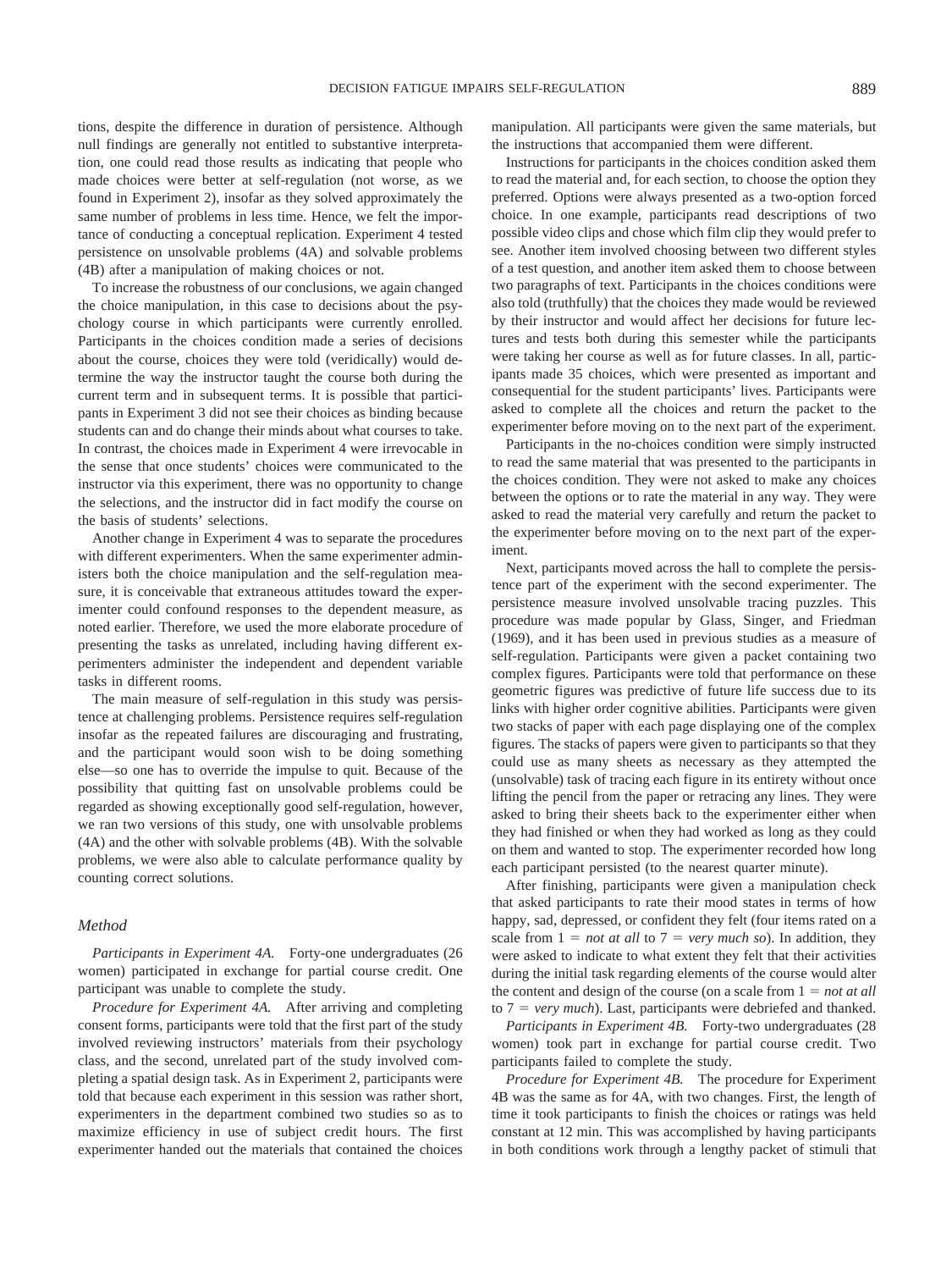could not be completed in less than a certain amount of time, which in this case was 12 min. After 12 min had elapsed, participants were stopped and informed that they would now move to the second experiment.

Second, we altered the operationalization of self-regulation to be persistence at and correct solutions of solvable problems. After being moved to a new laboratory room and greeted by the second experimenter, participants were told that the next study involved a test of simple mathematical calculations, which long have been known to predict success in life. The experimenter explained that this math test was sensitive to brief amounts of practice, and therefore everyone was allowed practice time before taking this test. Participants were given practice sheets of three-digit multiplication problems, which they were told to practice for as long as they could up to 30 min. When participants felt they could not practice any longer, they alerted the experimenter. The experimenter covertly recorded the length of time participants had worked at the math problems (to the nearest quarter minute) and gave participants a question asking them to rate the degree to which their activities during the first task regarding elements of the course would alter the content and design of the course (on a scale from  $1 = not at all to 7 = very much$ . Then, participants were debriefed, thanked, and excused.

#### *Results*

*Unsolvable puzzles (Experiment 4A).* Participants who did not have to make choices about the material but merely read through it carefully persisted longer on the tracing task  $(M = 12.25 \text{ min})$ ,  $SD = 4.31$ ) than did participants who were asked to make many choices about the same material  $(M = 9.11, SD = 3.00), F(1,$  $38$ ) = 7.12,  $p$  < .05. Thus, making choices seems to have depleted some resource, thereby reducing persistence on the second task. Ancillary analyses confirmed that the manipulation was effective: Participants in the choices condition reported that they believed that the responses they made would affect their own course more so than participants in the no-choices condition did,  $F(1, 38) =$ 585.95,  $p < .001$ . There were no differences on self-reports of being happy, sad, depressed, or confident  $(Fs \leq 1)$ .

*Solvable puzzles (Experiment 4B).* Participants who made choices about the course material failed to persist on the practice items for as long as did participants who read about the same material but who did not make choices (choices condition: *M* 14.70 min,  $SD = 4.05$ ; no-choices condition:  $M = 17.80$  min,  $SD = 4.66$ ,  $F(1, 38) = 5.00$ ,  $p < .05$ . Participants who had made many choices also completed fewer practice problems than did participants who had not made choices,  $F(1, 38) = 6.23$ ,  $p < .05$ .

Making choices also appears to have led to poorer performance on the math problems. Participants who had not made choices got significantly more practice problems correct and marginally fewer wrong than participants who were asked to make many choices got,  $F(1, 38) = 16.56$ ,  $p < .001$  and  $F(1, 38) = 3.81$ ,  $p = .06$ , respectively. The difference in number of errors was probably weakened by the fact that participants in the choice condition spent less time and attempted fewer problems, which should cause them to make fewer errors than they would have made on a longer problem set. To correct for this, we computed the error rate by dividing number of errors by number attempted for each participant. Analysis of variance on error rates confirmed that participants in the choices condition made more errors per attempt than did participants in the no-choices condition, and this was a significant difference,  $F(1, 38) = 5.10, p < .05$ .

On the manipulation check, participants in the choices condition were much more likely to believe that they were making choices that would affect the rest of their semester in the classroom than were participants in the no-choices condition,  $F(1, 38) = 224.48$ ,  $p < .001$ . Thus, again, the manipulation was successful.

#### *Discussion*

Experiment 4 showed that making choices about one's psychology course had a significant and detrimental effect on subsequent task performance. Those who made choices subsequently gave up faster on unsolvable (Experiment 4A) and solvable (Experiment 4B) items, as compared to participants who did not make choices. These findings provide further evidence that making decisions can deplete an important self-regulatory resource, thereby making it more difficult for the person to resist the temptation to quit while performing a wearisome task. Furthermore, Experiment 4B confirmed that making choices had a negative effect not only on persistence but also on quality of performance. Participants who made choices got fewer math problems right and had a significantly higher error rate than did participants who had merely thought about the course options without making choices.

Several design features facilitate interpretation of findings. The choices in Experiment 4 were real and consequential, in the sense that they actually influenced the schedule for the remainder of the course (as opposed, possibly, to what participants thought in Experiment 3). Using two experimenters (one unaware of experimental condition) diminished the likelihood that demand characteristics or desire to impress the (first) experimenter influenced the results. The amount of time spent on the first task was the same for all participants in Experiment 4B, ensuring that persistence on the second task was not affected by how much time had been spent on the first task. It was also apparent that less persistence meant poorer performance: Participants who made choices got fewer problems correct (unlike in Experiment 3) and made more errors than did those who did not make choices.

In sum, it appears that making choices depleted some resource that was then unavailable to facilitate performance on both unsolvable and solvable tasks. Self-regulation is useful for making oneself persist on a difficult task, for overseeing the calculation process, and for checking and correcting errors, all of which are weakened by previous efforts involved in making choices.

#### Study 5: Decision Fatigue at a Shopping Mall

To provide a field test of our central hypothesis, we approached customers at a shopping mall and assessed the number of decisions they had made during their shopping trip thus far. To measure self-regulation, we then asked them to perform easy but tedious arithmetic problems (adding three-digit numbers). This task requires self-regulation because most shoppers would probably rather do something else than perform arithmetic, and so the impulse to quit must be overridden if they are to continue. We predicted that shoppers whose resources were depleted by having made a greater number of prior choices would quit faster on the arithmetic problems.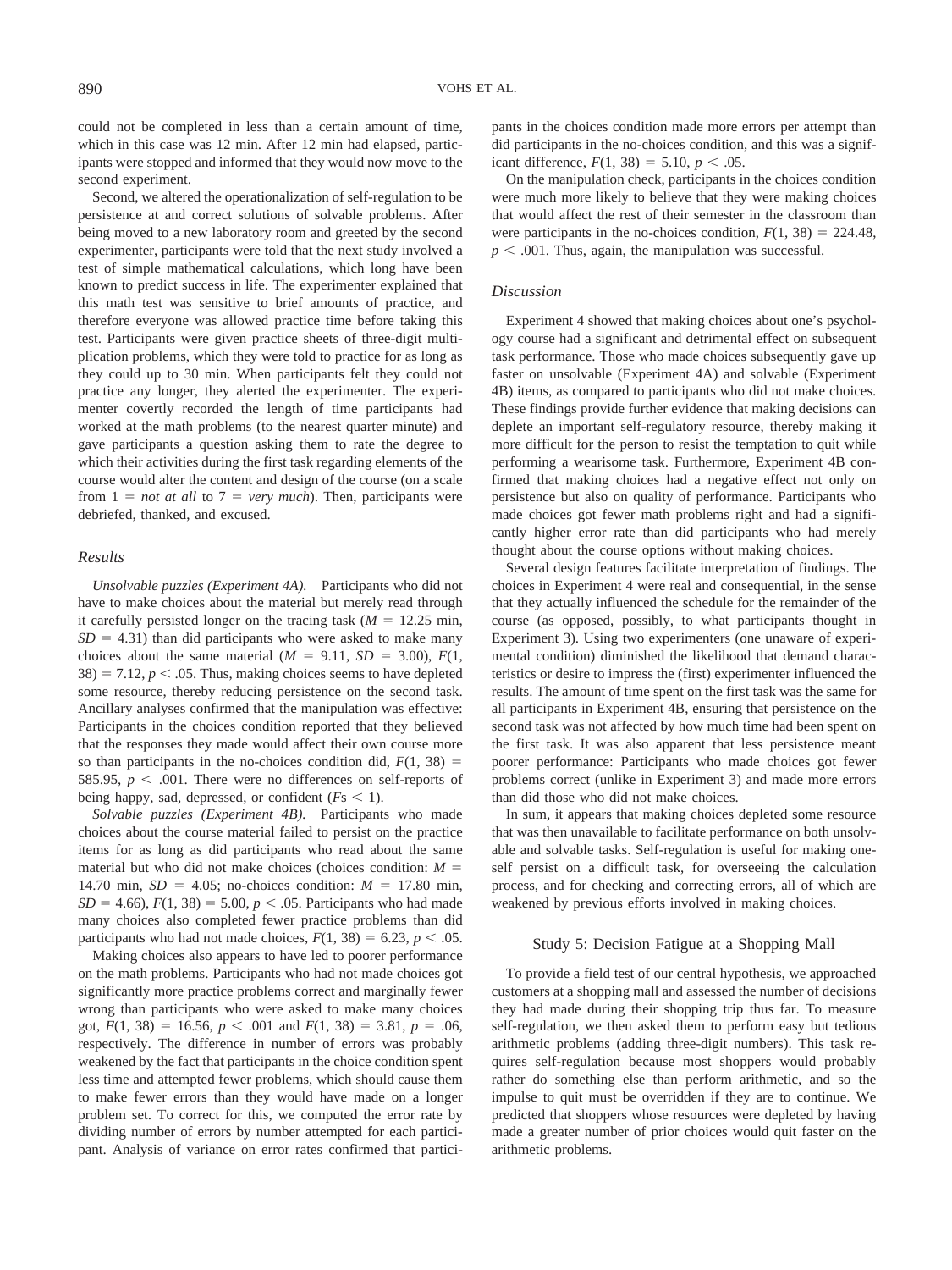A conceptual replication of the laboratory findings from Experiments 2–4 was desirable for several reasons. First, this study drew its participants from a nonuniversity sample, which increases confidence in the generalizability of the results. Second, this study avoided a potential confound of differential time spent on different experimental tasks (and shoppers would also furnish estimates of how long they had been shopping, which later could be controlled for when analyzing the impact of prior choices). Third, participation in this study was not affected by a material incentive because no reward or gift was offered.

Having shoppers perform math problems gave us two forms of self-regulation to assess. For one, we could check for persistence at the math problems, which is a classic measure of self-control. In addition, as in Experiment 4, we could also check for the carefulness of participants' work, for which self-regulation would be involved in overseeing the rule-following mathematical process and to check for possible errors. Hence, we predicted that the state of ego depletion among shoppers who had made many choices would therefore lead to poorer persistence and performance relative to shoppers who had not made choices.

#### *Method*

*Participants.* Ninety-six shoppers at an open-air shopping mall in Salt Lake City, Utah were approached, and 19 women and 39 men agreed to participate (60% response rate). The age of participants ranged from 18 years to 59 years, with 91% of participants reporting White (non-Latino) ethnicity, 4% reporting Asian ethnicity, and 5% Latino ethnicity.

*Procedure.* Shoppers were approached by members of the research team and asked for their time in a volunteer (i.e., no remuneration) experiment. Research assistants were instructed not to reveal much about the experiment before participants agreed or declined to participate, so that the details of the task (described next) did not influence who chose to participate. Participants were told the experiment involved answering some questions about their shopping trip and then engaging in a cognitive task.

After a brief demographic questionnaire, participants completed the self-report scale, which was the same as that from the pilot study except for combining two redundant items asking about the degree of which choices had been made. Participants were asked to respond to questions by thinking about their behaviors during their shopping trip and to give a numeric rating of 1 (*not at all*) to 10 (*very much so*) for the following items: "How many choices did you feel you have made on your shopping trip today?," "How personally important were the choices you made shopping today?," "How much careful consideration did you put into choices you have made today?," "How much did you deliberate before making each choice today?," "How much did you think about your options prior to making each choice today?," "How active did you feel in making your choices today?," and "How tired do you feel right now?" Participants also reported time spent shopping in hours and minutes. Shopping times ranged from 1 min (for participants who had just begun shopping) to 4.5 hr.

Participants were presented with 64 three-digit plus three-digit addition problems printed across two sheets of paper. They were asked to do as many as they could, with the understanding that they could stop anytime they "quit, finished, or decided to give up." These instructions come from past depletion research (Vohs & Heatherton, 2000) in which self-control was measured as persistence on a cognitive task. Unbeknownst to participants, there was a second research assistant standing approximately 5 ft (1.5 m) away who surreptitiously recorded the amount of time that participants spent on the addition problems. Then participants were debriefed and thanked.

## *Results*

*Choices scale.* First, we conducted a factor analysis on the items from the choice scale to test whether they revealed patterns similar to that seen in the pilot study, which they did. The data were subjected to a varimax rotation (eigenvalues greater than 1 extracted), and a two-component structure emerged. Factor 1 accounted for 49% of the variance observed and Factor 2 accounted for an additional 17%. The items loaded onto factors similarly as in the pilot study. That is, scale items asking about number of choices, importance of the choices, degree of consideration, deliberation, and thought put into the choices, and degree of activity involved in making those choices mainly loaded onto the first factor, whereas the item asking about tiredness loaded strongly and positively on Factor 2. We computed factor scores for each participant and used them as predictors of math performance.

*Performance on the math problems.* Participants' performance on the math problems was the primary indication of self-control.<sup>1</sup> As mentioned, past research has shown that one consequence of self-regulatory resource depletion is a reduction in cognitive abilities and consequently poorer intellectual performance (Schmeichel et al., 2003). Alongside the two factor scores from the choices scale as extracted by principal-components analysis, the regression models included as predictors time spent shopping, age, ethnicity, and gender (the latter four variables were centered around their means before being entered into the model).

The overall model predicting number of problems completed correctly was significant,  $F(6, 50) = 2.48$ ,  $p < .04$ . More pertinent was the significant effect of Factor 1 (i.e., the Choices factor),  $\beta$  =  $-32$ ,  $t(50) = 2.40$ ,  $p = 0.02$ . The factor scores for Factor 2, which represented mainly the tiredness item, did not significantly predict number of correct solutions ( $\beta = -.04$ ,  $t < 1$ ). The regression model contained no other significant predictors of correctly solved problems (*t*s  $\leq$  1.55), except for ethnicity, *t*(50) = 2.44, *p*  $\leq$  .02.

#### *Discussion*

Study 5 provided converging support for the hypothesis that decision making interferes with subsequent self-regulation. Shoppers at an outdoor mall reported how much decision making they had done while shopping that day and then were asked to solve arithmetic problems. Self-regulation was measured by performance on math problems. We found that the more choices the shoppers had made, the worse their computations on simple arith-

<sup>&</sup>lt;sup>1</sup> This study had two dependent variables, persistence at the math problems in terms of duration of time spent working on them and also number of math problems completed correctly. The two variables were highly correlated,  $r(58) = .71$ , and the regression models yielded highly similar results. Hence a second conclusion from this study is that the more decision making the shoppers had done, the less they persisted on the math problems.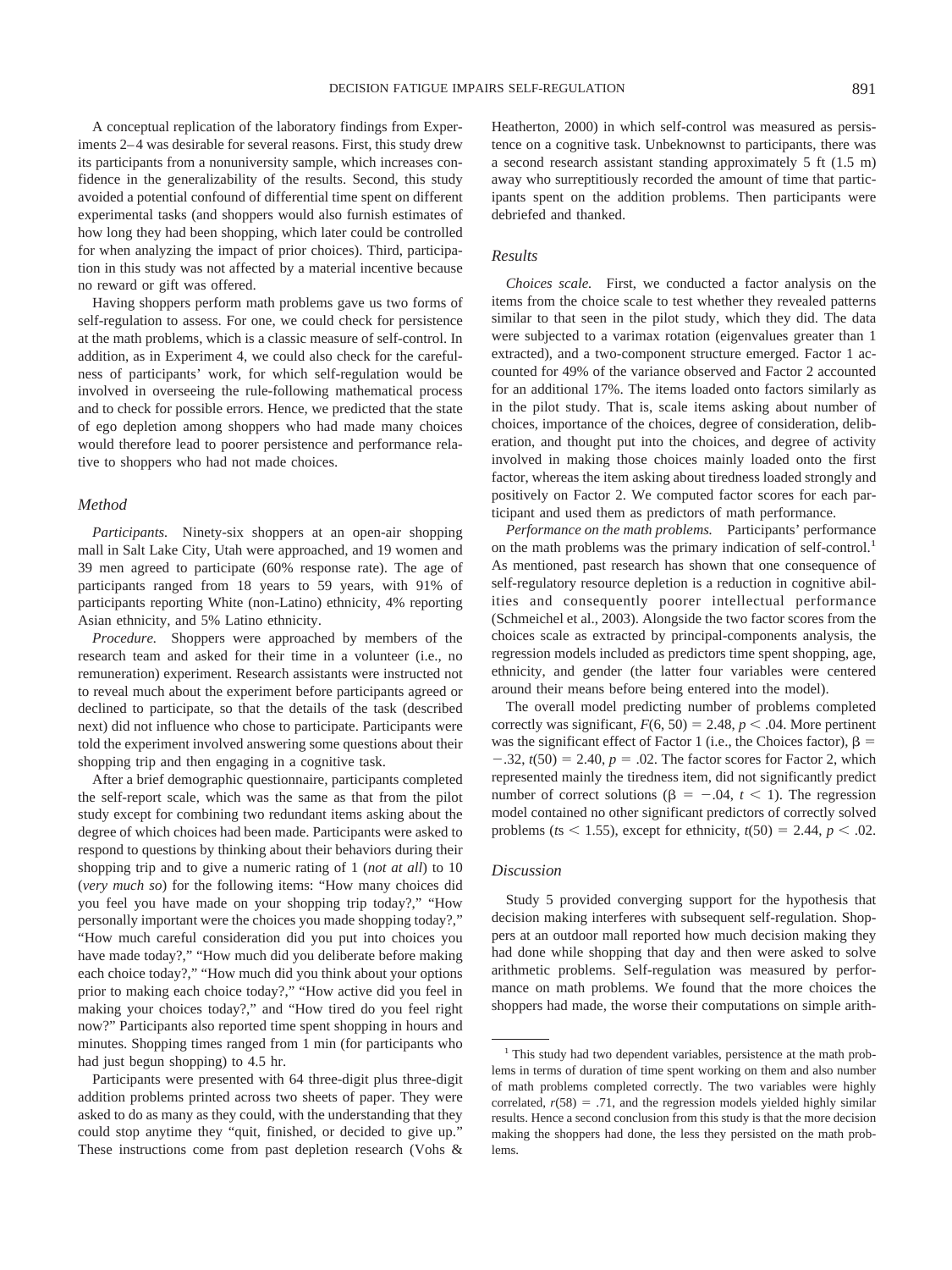metic problems. Moreover, the negative impact of prior decisions on math persistence remained significant even after controlling for how long they had been shopping, for how tired they were, and for several demographic categories including gender, age, race, and ethnicity.

These findings are consistent with the general hypothesis that making choices depletes an energy resource and thereby impairs subsequent performance. We acknowledge, however, that the correlational design of this study reduces its capacity for drawing causal conclusions. Third variable explanations are still plausible, such as that people who enjoy making effortful decisions while shopping might simultaneously dislike expending effort on math problems. That said, on an a priori basis, one would likely predict the opposite, such that people with high need for cognition would put more thought into both shopping decisions and math problems. In that respect, these findings are less conclusive than those of the prior studies, but they also add valuable convergence. The decisions in this study were not mandated by the experimenter but instead occurred naturally among people during the course of their daily lives. Additionally, interpretation of these findings is strengthened by the fact that the sample was more diverse (in age, education, and income) than the university populations sampled in the preceding studies.

## Experiment 6: Choosing Versus Deliberating Versus Implementing

With Experiment 6, we began to delve into the processes and possible boundaries of the effects of choosing. In line with the Rubicon model of action (Gollwitzer, 1990, 1996; Heckhausen & Gollwitzer, 1987), we conceptualized the process of choice as involving three key phases: deliberation among options, deciding on a plan of action (i.e., making a choice), and implementing the chosen option. Deliberating among the options involves weighing their pros and cons and comparing them and, perhaps crucially, forming an ad hoc preference where none existed. Making the choice requires actually selecting one option and committing oneself to behave in that way. Implementing the choice involves behaviors that execute the previously chosen option. In principle, any or all phases of the choice process may tax the self's resources.

Of particular interest was the possibility that choosing would itself deplete the self's energy, above and beyond the processes of deliberating and implementing. Choosing is akin to forming an implementation intention, in the sense that it sets a conditional program for future behavior. The essence of the Rubicon model is the transition between an initial phase of deliberating about the various options to a phase of readiness to take action, which may be in the immediate present or delayed. Thus, the mind undergoes some qualitative change in order to make that transition. To use the popular metaphor of the computer, the difference between deliberating and deciding resembles the difference between performing calculations and writing the output of those onto the disk for storage, where it can be accessed on future occasions as needed. Performing calculations takes energy, but writing onto the disk also consumes energy. By analogy, therefore, choosing would require more energy than merely deliberating.

As Webb and Sheeran (2003) have shown, having such a conditional program (especially in the form of an implementation intention) helps counteract the effects of ego depletion, so a preestablished program can conserve energy. Thus, we suggest that the choice process expends energy now but may perhaps do so such that the system can save energy later, not unlike the way storing information to a disk enables the computer to retrieve and use the result later without having to repeat the calculations.

To provide an initial test of the idea that the act of choosing is depleting apart from the phases of deliberation and implementation, Experiment 6 compared three different conditions. In one, participants only deliberated among options but refrained from making a decision. In another, they made a choice (presumably after also deliberating about the options). In a third condition, they merely implemented choices that had been made for them by someone else, namely a yoked participant in another condition. If the act of choosing is itself depleting, then one should see greater depletion in the choice condition than in the other two conditions. This was our main prediction.

## *Method*

*Participants.* Sixty-four undergraduates (36 women; 2 participants did not complete this item) participated in exchange for extra course credit or payment. The first 52 were randomly assigned among the three conditions. In response to reviewersuggested analyses that yielded a marginal ( $p = .10$ ) and hence inconclusive result, we resumed and ran the final 12 participants, who were randomly assigned between the choice and deliberateonly conditions.

*Procedure.* Choice condition was manipulated with differing instructions as for how to interact with a popular computer website, dell.com. The four pages on the dell.com website contained options for making selections about the computer itself as well as components, services and support options, and accessories. Participants were seated in front of a computer that showed a page for customizing a Dell Dimension desktop computer and then were given one of three sets of instructions.

In the implement condition, participants were given sheets of paper that were printouts of the four computer screens that they were to see during this task. Preestablished choices had been made and radio buttons indicated the chosen options. Participants in this condition were simply asked to find the radio button on each page that matched the selected radio button on the printout and click on it with the computer mouse. Thus, they were simply implementing a choice that had already been made by someone else. In the deliberate condition, participants were asked to deliberate about the options on each page and "form an opinion of the information, thinking about what [they] would prefer." Participants in this group were instructed not to press any buttons to indicate their selections. Participants in the choice condition were asked to deliberate, form preferences, choose the most preferred option in each set, and select it on the website using the computer mouse. The experimenter timed the duration of the dell.com task for each participant.

Participants moved away from the computer at this time and were seated in a small room to perform the anagram task, which was comprised of 80 five-letter solvable anagrams. Prior to starting, participants were told that the anagrams constituted a test of verbal ability, a capacity that university students believe is quite important (Vohs & Heatherton, 2001). In line with past work in self-regulation, participants were told to work on the anagrams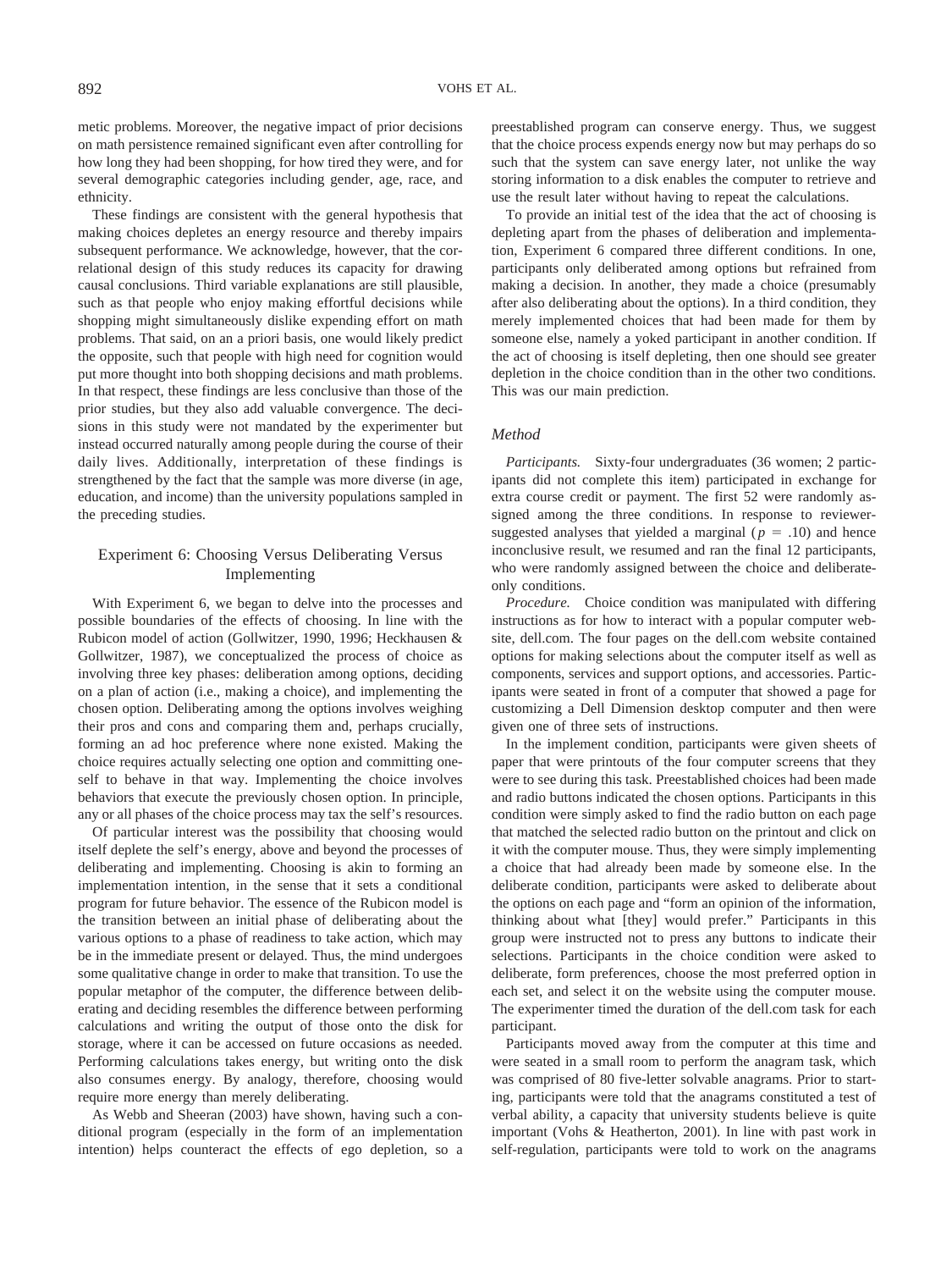until they solved them all, wanted to stop, or decided to give up. The experimenter timed their efforts directed at this task as a measure of persistence. Last, participants were given a set of postexperimental questions and were debriefed and thanked.

## *Results*

As a manipulation check, we asked participants the extent to which they had deliberated while performing the dell.com task and found significant differences as a function of condition,  $F(2, 61) =$ 10.52,  $p < .01$ . As expected, the implement group ( $M = 2.82$ ,  $SD = 1.86$ ) reported deliberating less than the other two groups (choice condition:  $M = 5.64$ ,  $SD = 2.53$ ; deliberate condition:  $M = 5.82$ ,  $SD = 2.26$ ). Participants reported enjoying the dell.com task equivalently across conditions,  $F(2, 59) = 1.04$ ,  $p > .30$ . We had anticipated that there may be differences in the duration of the dell.com task across conditions and the effect approached significance,  $F(2, 61) = 2.81$ ,  $p = .07$ . Descriptively, the implement group performed this task in the shortest amount of time  $(M =$ 223.18 s,  $SD = 90.80$ ), compared to the deliberate ( $M = 320.95$  s,  $SD = 84.22$ ) and choice conditions ( $M = 273.24$  s,  $SD = 172.95$ ).

The main test of our hypothesis was whether there was a significant difference between choosing and not choosing on later self-regulation. There were debilitating effects of engaging in the full choice process on executive functioning. On anagram persistence, not only was the overall test significant,  $F(2, 61) = 3.99$ ,  $p < .03$ , but so was the planned contrast of choosing versus not choosing, a test that compared the choice condition versus the two nonchoice conditions,  $t(61) = 2.77$ ,  $p < .01$ . Comparing the conditions individually revealed that the choice condition (*M*  $379.24$  s,  $SD = 180.17$ ) led to significantly less persistence than did the implement condition  $(M = 571.29 \text{ s}, SD = 286.65)$ ,  $t(61) = 2.66, p < .01$ , and less persistence than did the deliberateonly condition ( $M = 514.0$  s,  $SD = 231.37$ ),  $t(61) = 2.01, p < .05$ . The difference between the deliberate-only and implement conditions was not reliable  $(t < 1, ns)$ .

#### *Discussion*

Experiment 6 attempted to distinguish among deliberating, choosing, or implementing a choice. Although it is possible that all phases of the decision process can deplete some resources, we did find significant variation among the conditions. Making choices (presumably after some deliberating) was significantly more depleting than either deliberating or implementing alone. Deliberating and implementing were not reliably different from each other. These results point toward the conclusion that actually making the choice itself requires effort and consumes energy, above and beyond the process of thinking about the options and more than expressing or implementing previously made choices.

## Experiment 7: Pleasant Versus Unpleasant, Many Versus Few Choices

Experiment 7 addressed two final questions. First, is the depleting effect of choosing cumulative such that making more choices produces more depletion than does making only a few choices? Second, does the subjective enjoyment of the choosing task moderate how depleting the task is?

Regarding the quantity of choice, we reasoned that insofar as choice requires effort, then more choosing should be more fatiguing. If choosing does deplete some psychological resource, then doing more of it should result in more severe depletion. The difference could also address the criticism raised by Moller et al. (2006), who found that making one or two pleasant choices was not depleting. The amount of effort required to make a single choice might be so small as not to produce depletion, but that small amount of effort multiplied by many choices (even pleasant ones) could still be depleting.

Regarding subjective enjoyment, we thought that pleasantness of the choosing process might reduce its deleterious effects. If depletion is caused by forcing oneself to do something, then a pleasant task would presumably be less depleting than an aversive one would be.

There was also reason to predict that choice quantity would interact with subjective enjoyment. The beneficial impact of enjoying the task will likely wane as time and exertion increases. By analogy, people may find physical exercise to be less tiring when they enjoy it than when it is aversive, but extended physical exercise (e.g., running for dozens of miles) is still tiring. Given the robust effect of making choices on the executive system in the previous experiments, it seemed likely that the effects of making choices would wear down the executive system over time, such that any positive effects of choice enjoyment would be nullified if the task required making a great deal of choices. Hence, we designed the experiment to have participants make choices for a short or long period of time (4 vs. 12 min, respectively) or no choices at all. We also obtained participants' anticipated enjoyment of the choice task, which was the creation of a gift registry online. Both variables— duration of choice task (no choices vs. 4 min vs. 12 min) and enjoyment of the choice task—were expected to have significant effects on participants' active responding to a situation in which there was a problem.

Experiment 7 also introduced a change in the dependent variable. Having shown in the preceding studies that decision making affects subsequent self-control, we sought in this study to measure effects on a different manifestation of the self's executive function, namely initiative or active responding. One previous study provided some initial evidence that responding actively instead of passively requires the same sort of energy used for self-regulation and is therefore vulnerable to depletion (Muraven et al., 1998). In Experiment 7, participants were told that their next task would entail watching a video. For each participant, however, the video playback malfunctioned, thereby rendering the task impossible. The measure was how long the participant (passively) sat there before notifying the experimenter of the malfunction. In this case, passivity was counterproductive for the participant's presumptive goals of finishing the experiment and going home because it would not be possible to perform the task until the video was fixed.

#### *Method*

*Participants.* One hundred and ten students (ages 18–43) years;  $M = 21.38$ ,  $SD = 3.33$ ) at a large midwestern university participated in the experiment for either course credit or monetary payment. Ten participants' data were removed because of various disruptions in the experimental procedure, such as connectivity problems with the registry website  $(n = 8)$  and participants re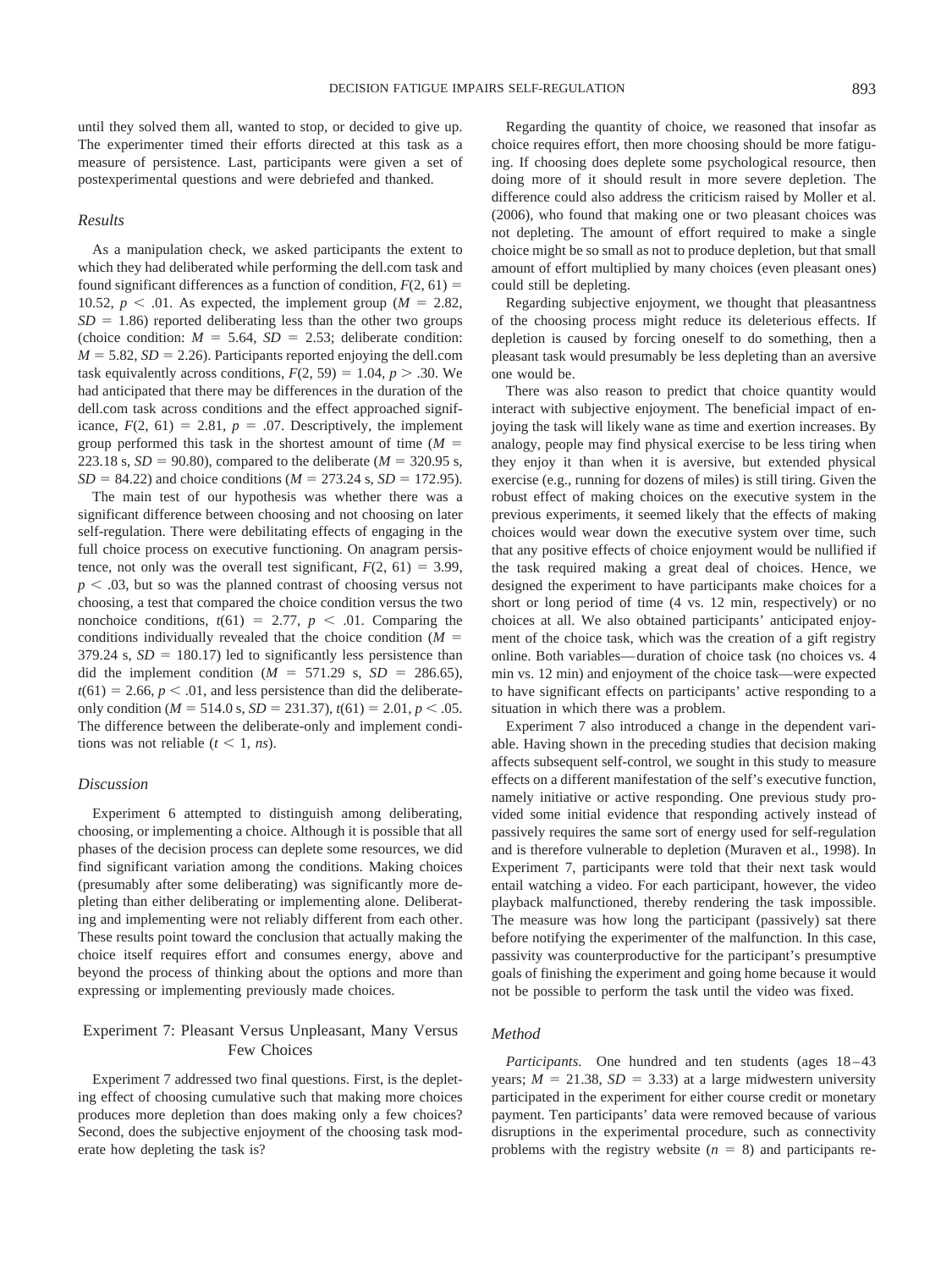ceiving calls on their cellular phones. The final participant tally was 48 men and 52 women, for a total of 100 participants.

*Procedure.* Prior to arrival at the laboratory, participants had completed a short questionnaire before participating in the experiment. The questionnaire consisted of items pertaining to participants' enjoyment of and past experiences with wedding gift registries. These reports showed that only two participants had prior experience creating a gift registry and that the distribution of scores was normal in terms of how enjoyable participants envisioned the creation of a gift registry to be  $(M = 4.21, SD = 1.65$ on a 7-point scale where  $1 = not at all *enjovable* and  $7 =$$ *extremely enjoyable*). There was, as might be expected, a gender difference in whether participants viewed the process of creating a gift registry enjoyable, with women reporting more anticipated enjoyment than did men,  $t(97) = 5.54$ ,  $p < .01$ .

Via a postexperimental question, we confirmed that participants who anticipated that they would enjoy the gift registry creation task indeed got more enjoyment out of the task. Participants were fairly accurate in their predictions: There was a significant though far from perfect correlation between how much participants thought they would enjoy the gift registry creation task and how much they reported enjoying the task after completing it,  $r(63)$  =  $.31, p \leq .02$ . (Degrees of freedom are lower than that for the full sample because one-third of the conditions did not involve creating a gift registry.)

Upon entering the lab, participants were randomly assigned to a no-choices control condition, a short choices condition, or a long choices condition. Participants assigned to the choices conditions spent either 4 min (short choices condition) or 12 min (long choices condition) selecting options from a wedding gift registry using the online interface at target.com's Club Wed. For their first task, participants assigned to the no-choices control group were instructed to think about the route they would take to get home from the building. This is a neutral task that has been used in past research (Vohs & Heatherton, 2001). After the choices or thought task, participants completed the PANAS to assess mood.

Then, participants were moved to a new room and sat in front of a VCR and television. They were told that they would be watching a short video about which they would be answering questions later. The experimenter left, saying she would be back when the video was finished. The video was rigged, however, to show mostly static with faint images of two people talking in the background, behind the static. Given that the video was not showing a scene that was discernible whatsoever, the most responsible action for participants to take would be to alert the experimenter. Hence, the dependent measure was how actively participants responded to the problematic video, specifically in terms of duration of time that passed before participants notified the experimenter of the problem. A 15-min ceiling was in place, such that the experimenter entered the room if the participant had not come to alert her by this time. Ostensibly in lieu of watching the broken video, participants then completed postexperimental questionnaires, a demographics form, and were debriefed.

*Validation study.* A separate sample of 20 participants watched the video and rated their reactions in order to clarify the impact of the procedure. They indicated that they thought the video was broken and that the experimenter ought to know that the video was having problems; furthermore, participants said that they quickly gave up trying to watch the fuzzy video. These responses confirmed that the optimal response during the main experiment was in fact to notify the experimenter and that sitting in the room was a passive and ineffectual response.

#### *Results*

In order to analyze the data, they were first coded into two dummy variables that tested the two choice conditions (low and high) against the no-choice (control) condition. The analytical model regressed time spent waiting before alerting the experimenter (i.e., passivity) on five predictors: ratings of anticipated enjoyment (centered), the two dummy variables, and two interaction terms for which each dummy variable was multiplied by the anticipated enjoyment factor.

Our predictions about the combined effect of choice and anticipated liking of the choice task can be understood statistically as predicting that only one of the interaction terms would be a significant predictor—the Anticipated Enjoyment  $\times$  Low Choice Condition interaction. A significant interaction term would indicate that anticipated enjoyment ceases to predict passivity after participants had made a high number of choices.

That is what we found: The effect of anticipated enjoyment on passivity was only pertinent after participants had made few choices, whereas after participants had made many choices, passivity scores (seconds waited before alerting the experimenter) were unaffected by anticipated enjoyment. Statistically, there was a significant interaction between enjoyment and the low choice dummy variable,  $t(92) = 3.399$ ,  $p = .001$ ,  $\beta = -.39$ . The interaction of the other dummy variable (representing the high choice condition) with enjoyment was not a significant predictor,  $t(92)$  < 1, *ns*,  $\beta$  = .01. The high choice dummy variable on its own, though, was a significant predictor,  $t(92) = 3.54$ ,  $p = .001$ ,  $\beta = .36$ , whereas the low choice dummy variable on its own was a nonsignificant predictor,  $t(92) = 1.84$ ,  $p < .07$ ,  $\beta = .19$ , and enjoyment was a nonsignificant main effect,  $t(92) < 1$ , *ns*,  $\beta$  = .04. Using the Aiken and West (1991) procedure, we created Figure 1, which displays predicted passivity scores as a function of the three experimental conditions (no choice, low choice, and high choice) and at different levels of anticipated enjoyment.

Recall that we measured participants' moods after the choice task to ensure that active responses were not due to transient changes in emotions. In line with previous work, there was no effect of choice task on positive,  $F(2, 97) < 1$ , or negative emotion,  $F(2, 97) = 1.10$ ,  $p > .30$ , as measured by the PANAS. Moreover, we wanted to ensure that enjoyment of the choice task did not alter mood states. We correlated anticipated enjoyment with positive and negative mood as well as posttask reported enjoyment with mood and found no correlations to be significant, anticipated enjoyment and positive mood:  $r(99) = -.02$ ; anticipated enjoyment and negative mood:  $r(99) = .02$ ; reported enjoyment and positive mood:  $r(64) = .23$ ,  $p > .06$ ; reported enjoyment and negative mood:  $r(64) = -.16$ ,  $p > .19$ . Hence, mood did not play a significant role in this experiment.

#### *Discussion*

The findings of Experiment 7 add several new aspects to our understanding of the impact of choice. First, quantity of choice contributed to depletion: Participants who made more choices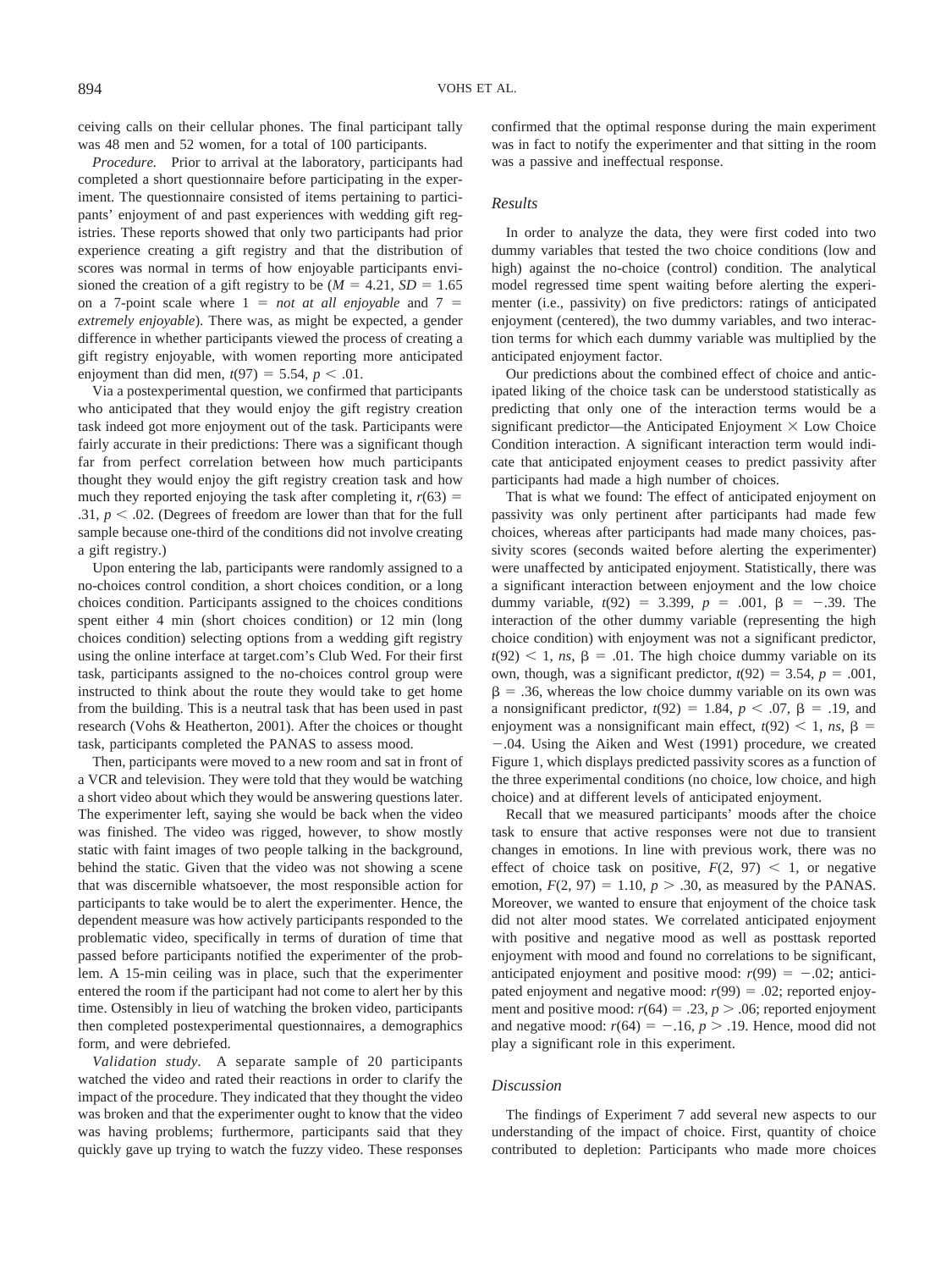

*Figure 1.* Effect of choice condition (high choice vs. low choice vs. no choice) and anticipated enjoyment of choice task (1 *SD* above the mean vs. mean level vs. 1 *SD* below the mean) on passive waiting (Experiment 7). Higher numbers indicate more passivity and thus worse self-control.

were more passive in the sense of waiting longer to notify the experimenter of the equipment problem. This result suggests that the more choices one makes, the more depleted one is. Such a pattern is most consistent with the theory that choosing progressively consumes a limited resource.

The quantity effect may seem at odds with one null result of Experiment 1, which found no link between the amount of time spent choosing and the degree of depletion. We think the most likely explanation is that the extent of resource depletion is determined by the quantity rather than the duration of choosing. In Experiment 1, all participants in the choice condition made the same number of choices so variations in time pertained merely to how fast they made those choices. In Experiment 7, the manipulated differences in time corresponded to making more versus fewer choices. Also, the variations in time in Experiment 1 may have been too small to produce significant differences in ego depletion, at least with that measure. The design of Experiment 7 ensured that some participants spent 3 times as long as others on the choosing task.

The second finding from Experiment 7 was that subjective enjoyment moderated the depleting effect of choice but only in the 4 min condition. Making a few enjoyable decisions was apparently less depleting than making a few aversive decisions. But when many decisions had to be made, the process was depleting regardless of whether it was pleasant or unpleasant. This finding integrates the results of Moller et al. (2006) with the more general patterns of ego depletion. Moller et al. (2006) found that making a couple of easy, enjoyable choices that expressed the self did not produce ego depletion, and our results are consistent with that. But making many choices becomes depleting even when the activity is viewed as an opportunity for positive self-expression.

#### General Discussion

Ambivalence about choice presents one of the great seeming paradoxes of modern life. On the one hand, the desire for choice

seems ubiquitous. People clamor for freedom in their private and political lives. They exhibit patterns such as reactance (Brehm, 1966; Fitzsimons & Lehmann, 2004) and illusions of control (Ariely, 2000; Langer, 1975) that indicate deeply rooted motives to maintain a feeling of having choices. The marketplace, normally a reliable guide to what people want, offers ever more fine-grained choices, from dozens of car makes and models to (most recently) personalized boxes of disposable tissue paper. On the other hand, people tire of the endless demands for choice and the stress of decision making. In related research, there are signs that too much choice can be detrimental to satisfaction and that people resist facing up to the tradeoffs that many choices involve (Iyengar & Lepper, 2000; Luce, Payne, & Bettman, 1999). One recent analysis demonstrated that behavioral commitment (i.e., buying) initially rose with the number of options but fell when even more options were presented (Avni & Wolford, 2007). The present investigation sought to shed light on the psychic costs of choice. Making choices can be difficult and effortful, and there is a personal price to choosing, which is seen in worse self-regulation.

The main hypothesis was that deliberate, effortful choice consumes a limited resource needed for a broad range of executive functions, including self-regulation. Participants made a series of choices about consumer products, college courses, or class materials— or in the no-choice conditions, participants read, studied, and rated those materials without choosing among them. Making choices apparently depleted a precious self-resource because subsequent self-regulation was poorer among those who had made choices than it was among those who had not. This pattern was found in the laboratory, classroom, and shopping mall. It was found with assigned choices and spontaneously made choices. It was found with inconsequential and more consequential choices.

Having multiple experiments permitted us to employ a diversity of manipulations and measures, so that possible ambiguities regarding one procedure could be remedied in another. We had some participants make binding and irrevocable choices, whereas other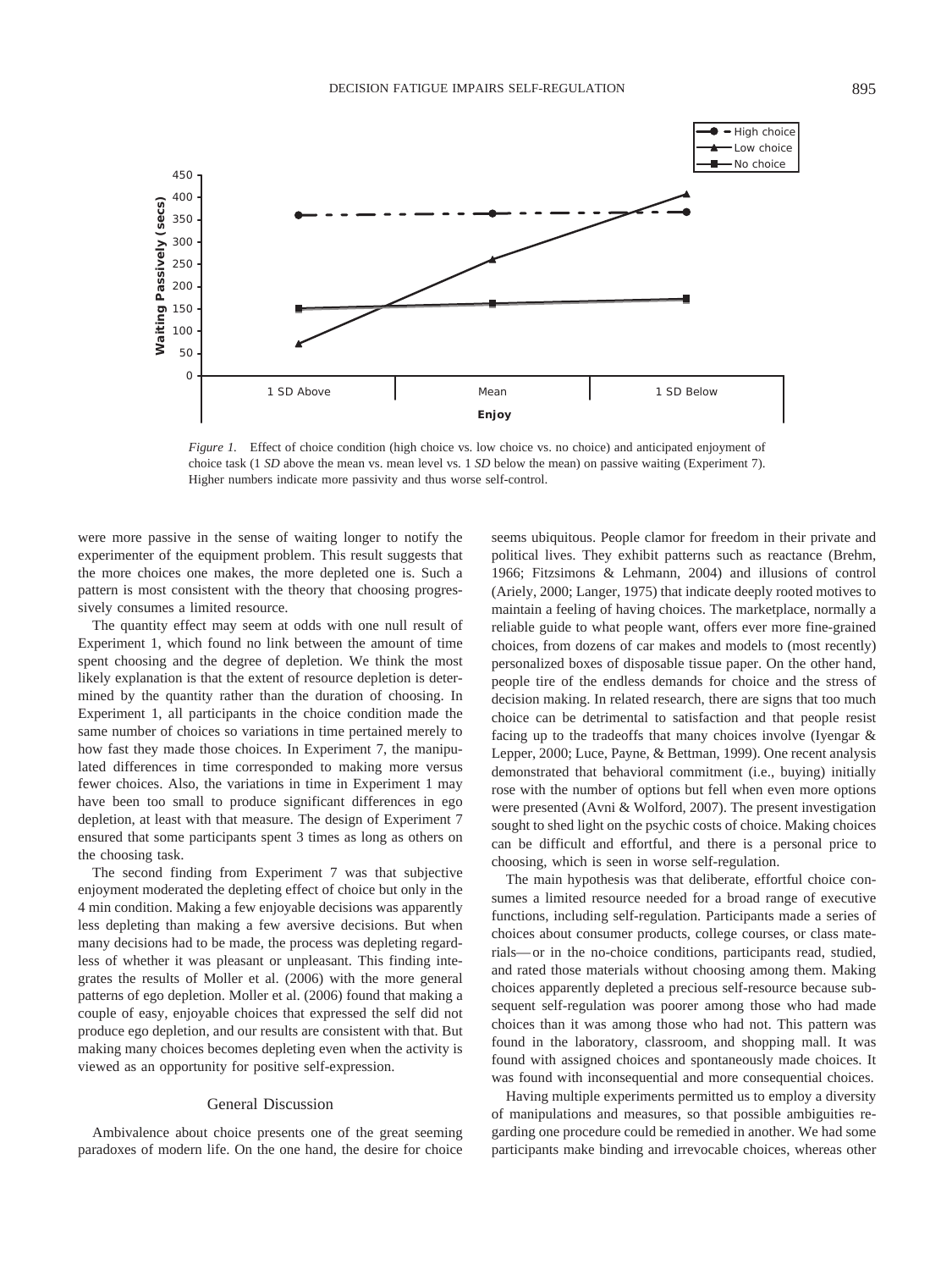choices could be reversed later. In some studies we assigned them to make choices or not, and in others we measured how many choices they had spontaneously made. We allowed some participants unlimited time to choose, whereas others were required to stop midtask after a fixed interval. We measured self-regulation in terms of how long they could hold a hand in ice water, how much of a bad-tasting beverage they forced themselves to drink, how much they procrastinated while studying, how long they persisted on unsolvable puzzles, and how long they tried and how well they performed on solvable problems. We also employed a range of supplementary measures, including measures of emotion and mood, self-ratings of fatigue, and perceived difficulty of the tasks. The most parsimonious explanation for all these findings is that making choices depletes some important intrapersonal resource indeed, the same resource that is needed for self-regulation.

Experiment 7 also showed the depleting effect on reduced active responding and a corresponding increase in passivity. This provides valuable further evidence that one common resource is used by the self's executive function for its diverse activities. That is, making decisions, active initiative, and self-control all appear to depend on the same inner resource.

We attempted also to separate the act of choice itself from the related processes of deliberating and expressing (implementing) the choice. Experiments  $1-4$  showed that choosing was more depleting than just thinking about the options. Experiment 6 found that choosing was more depleting than was the process of putting choices into action and was more depleting than forming a preference while considering options was. Taken together, these findings tentatively argue for something special about choice. Based on the Rubicon model, we have proposed that making a choice produces a lasting change in the person's mental apparatus by etching into the mind and brain the prescription for what to do. The change in mental programming is made at the time of choosing, regardless of whether the chosen action is to be implemented immediately or at some unspecified future time. Making this change requires energy and is depleting.

#### *Alternative Explanations*

The present investigation needed multiple experiments, partly because there is no single, unambiguous measure of the constructs. There is no single gold standard measure of self-regulatory resource depletion, and so we measured self-regulation in many different behavioral spheres. The diversity of measures was especially important and helpful because of the theoretical assumption that the same resource is used for many diverse self-regulation activities as well as for effortful decision making.

Given that choosing can be aversive, one important alternative explanation would be that the choosing manipulation was more aversive than the control condition was and that bad moods contributed to the various behavioral decrements afterward. Multiple findings speak resoundingly against this view. We measured mood in several studies and found no differences as a function of choice condition. We also observed the depleting effect of choice even when participants had not reported their moods. Experiment 7 did find that aversive choices are more depleting than pleasant choices, but pleasant choices also became depleting, and moreover the effect of enjoyable versus aversive choosing disappeared when participants had made choices for a relatively long time. In short, neither subjective mood nor enjoyment can explain our findings.

In Experiments 1A and 4A, the experimenter had the informal impression that the choice procedure seemed to take longer than the no-choice procedure, raising the possibility that the effects on self-regulation were caused by the longer duration of the initial task. Experiment 7 showed that spending more time on a depleting choice task had a stronger effect. In other studies, however, the time for the two tasks was kept rigidly equal, which permitted the conclusion that the depleting effects of choice were not due specifically to the time devoted to the task. The best way to integrate these findings is to suggest that it is the amount of psychological work rather than the simple duration of participation that accounts for the extent of depletion.

Experiments 2 and 4 used two different experimenters and blind testing procedures. The results remained strong, and so the effects cannot be explained away in terms of seeking to gain favor for the sake of getting a better gift or a sense of having discharged one's obligation as a research participant. The two-experimenter system also permitted blind testing, which can largely rule out explanations based on experimenter bias or demand characteristics.

Last, it was important for us to confirm empirically that the experimental manipulations about choice were effective. The pilot experiment showed that high-choice procedures made people feel that they were indeed engaging in decision making, as well as putting more deliberate thought into the task, more than the lowchoice procedures. The self was more involved in the high-choice procedure than it was in the no-choice procedure, which is why we think that it expended more of its self-resources.

In short, although some findings may seem open to alternative explanations, we attempted to provide evidence against these alternatives with other studies in the current investigation. The most parsimonious explanation for these findings is that making choices depletes a valuable internal resource that is needed for selfregulation, and thus self-regulation is impaired in the aftermath of decision making.

#### *Distinctiveness of Depletion*

Some readers may wonder how these self-regulatory resourcedepletion effects can be distinguished from other phenomena familiar to cognitive psychology, ranging from cognitive load to mental effort and mental fatigue. Although we are sympathetic to efforts at integrative theorizing that may produce the most general theories, we do note some distinctions and contrasts between the current model and those other processes.

Studies using cognitive load, like ego-depletion studies, are based on the assumption of a limited resource. In particular, cognitive load is presumed to preoccupy attention, which is limited in its capacity. In contrast to ego depletion, however, attention is presumed to be limited only during the time of preoccupation, and so attention reverts to its baseline (full capacity) as soon as the load is lifted— unlike self-regulatory resource-depletion effects, which involve lasting consequences afterward. Attention and willpower are, therefore, two different resources and operate somewhat differently.

There are also empirical distinctions. A cognitive load impairs the maintenance of information in short-term memory (e.g., Szmalec, Vandierendonck, & Kemps, 2005), whereas ego depletion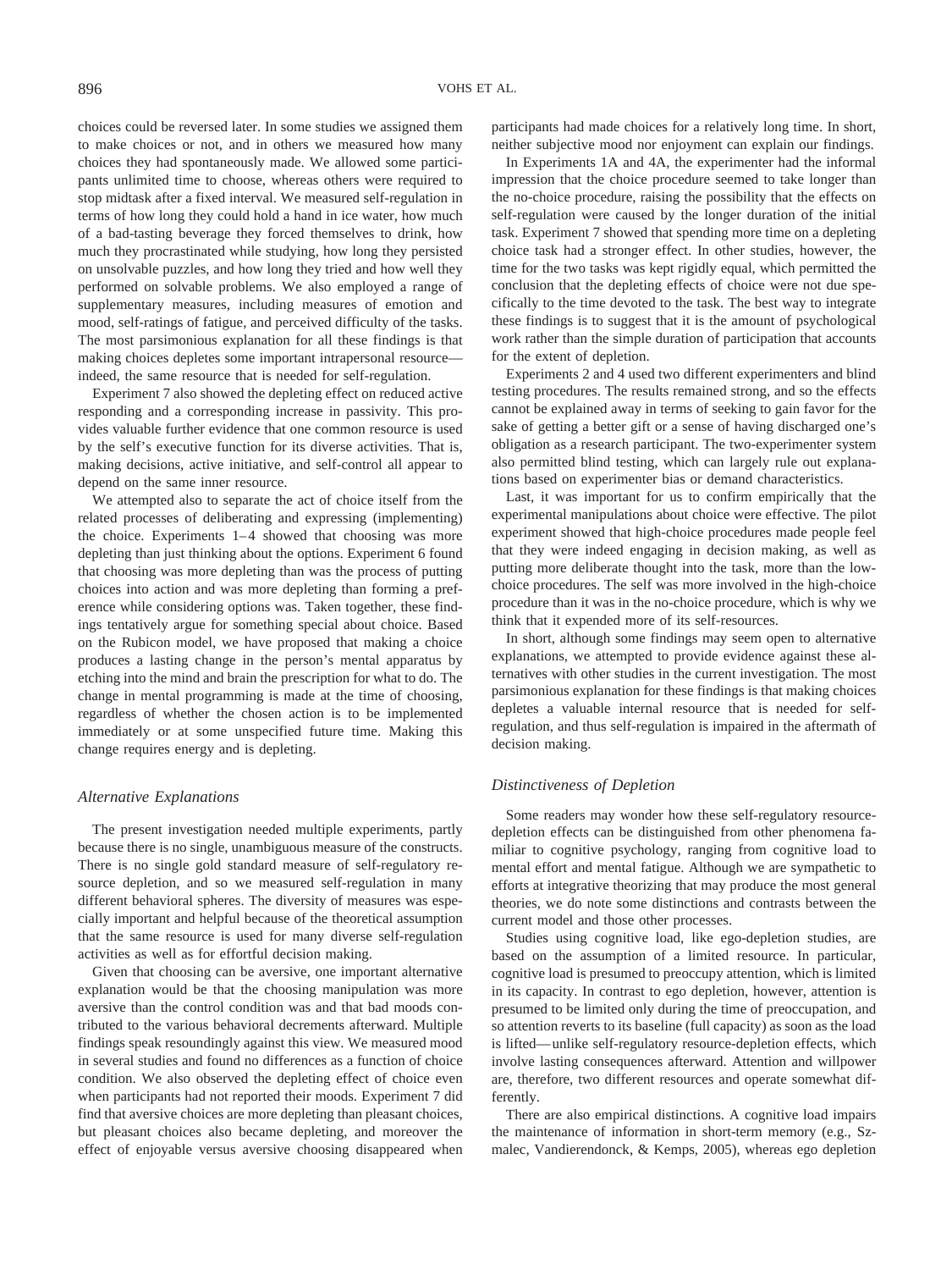does not impair the maintenance of information in short-term memory (Schmeichel, 2007, Experiment 2). Thus, ego depletion and cognitive load have distinct effects on short-term memory, suggesting that they are dissociable phenomena. Moreover, recent studies by Schmeichel and Baumeister (2007) found that cognitive load procedures produced results opposite to those of ego depletion on a cold pressor task performance: Cognitive load led to longer durations, whereas ego depletion yielded shorter durations.

Some attention-related phenomena do appear to reveal a "hangover" effect, but these are extremely short-lived—that is, on the order of milliseconds. The phenomenon of attentional blindness, for example, occurs when participants fail to perceive the second of two target stimuli appearing in rapid succession (500 ms or less) at the same location on a viewing screen (Raymond, Shapiro, & Arnell, 1992). Similarly, repetition blindness is the failure to perceive repetitions of stimuli presented in rapid succession (e.g., Kanswisher & Potter, 1989). Note that both phenomena peak and dissipate quite rapidly. By contrast, the current research found that the hangover effect from making choices persisted over the course of at least a few minutes, and other research on ego depletion has found effects up to 45 min postmanipulation. The differing time courses suggest two resources, one that fluctuates rapidly and is primarily attentional in nature and another that fluctuates over longer periods of time and is primarily related to choice making, willpower, and executive control. Our focus was on the latter.

The concept of mental fatigue is quite general and may encompass some patterns of ego depletion. Nonetheless, mental fatigue refers to something quite different. Mental fatigue is presumed to affect a broad range of processes, extending even to exceptionally simple and uncontrolled processes, such as perceptual discrimination (e.g., Parasuraman, 1979). It is typically induced by having participants perform tedious tasks for very long periods of time, such as several hours (e.g., Lorist, Boksem, & Ridderinkhof, 2005). In contrast, self-regulatory resource depletion is often induced by manipulations that require less than 10 min. In the present research, Experiment 7 found depletion occurring after just 4 min, which is probably much too brief to permit discussion of mental fatigue in the cognitive science sense.

#### *Concluding Remarks*

The present findings suggest that self-regulation, active initiative, and effortful choosing draw on the same psychological resource. Making decisions depletes that resource, thereby weakening the subsequent capacity for self-control and active initiative. The impairment of self-control was shown on a variety of tasks, including physical stamina and pain tolerance, persistence in the face of failure, and quality and quantity of numerical calculations. It also led to greater passivity.

Decision making and self-control are both prominent aspects of the self's executive function. It is therefore useful to recognize that they draw on a common psychological resource and that one may affect the other. In particular, making many decisions leaves the person in a depleted state and hence less likely to exert self-control effectively. The common resource needed for self-control, active initiative, and effortful decision making may deserve recognition as an important aspect of self and personality.

The human self is quite remarkably different from what is found in most other species. One likely explanation for these differences is that an escalating complexity of social life, including culture, was a defining theme of human evolution (Baumeister, 2005). These uniquely human social systems have conferred remarkable advantages, ultimately including the long and happy lives enjoyed by many modern citizens. But they require advanced psychological capabilities, which are what set the human self apart from the rudimentary selfhood of other animals. Self-control and decision making are central, vital skills for functioning in human culture. Our findings suggest that the formation of the human self has involved finding a way to create an energy resource that can be used to control action in these advanced and expensive ways. Given the difficulty of these modes of action control, the resource is shared and limited. That is presumably why decision making produces at least a temporary impairment in the capacity for self-control.

#### References

- Aiken, L. S., & West, S. G. (1991). *Multiple regression: Testing and interpreting interactions.* Newbury Park, CA: Sage.
- Ariely, D. (2000). Controlling the information flow: Effects on consumers' decision making and preferences. *Journal of Consumer Research, 27,* 233–248.
- Avni, M. S., & Wolford, G. (2007). Buying behavior as a function of parametric variation of number of choices. *Psychological Science, 18,* 369 –370.
- Bargh, J. A. (2002). Losing consciousness: Automatic influences on consumer judgment, behaviour, and motivation. *Journal of Consumer Research, 29,* 280 –285.
- Baumeister, R. F. (1998). The self. In D. Gilbert, S. T. Fiske, & G. Lindzey (Eds.), *Handbook of social psychology* (4th ed., pp. 680 –740). Boston: McGraw-Hill.
- Baumeister, R. F. (2002). Yielding to temptation: Self-control failure, impulsive purchasing, and consumer behavior. *Journal of Consumer Research, 28,* 670 – 676.
- Baumeister, R. F. (2005). *The cultural animal: Human nature, meaning, and social life.* New York: Oxford University Press.
- Baumeister, R. F., Bratslavsky, E., Muraven, M., & Tice, D. M. (1998). Ego depletion: Is the active self a limited resource? *Journal of Personality and Social Psychology, 74,* 1252–1265.
- Baumeister, R. F., Vohs, K. D., & Funder, D. C. (2007). Psychology as the science of self-reports and finger movements: Whatever happened to actual behavior? *Perspectives on Psychological Science, 2,* 396 – 403.
- Brehm, J. W. (1966). *A theory of psychological reactance*. New York: Academic Press.
- Carver, C. S., & Scheier, M. F. (1990). Origins and functions of positive and negative affect: A control-process view. *Psychological Review, 97,*  $19 - 35.$
- Fitzsimons, G. J., & Lehmann, D. R. (2004). Reactance to recommendations: When unsolicited advice yields contrary responses. *Marketing Science, 23,* 82–94.
- Gailliot, M. T., & Baumeister, R. F. (2007). Self-regulation and sexual restraint: Dispositionally and temporarily poor self-regulatory abilities contribute to failures at restraining sexual behavior. *Personality and Social Psychology Bulletin, 33,* 173–186.
- Glass, D. C., Singer, J. E., & Friedman, L. N. (1969). Psychic cost of adaptation to an environmental stressor. *Journal of Personality and Social Psychology, 12,* 200 –210.
- Gollwitzer, P. M. (1990). Action phases and mindsets. In E. T. Higgins & J. R. M. Sorrentino (Eds.), *The handbook of motivation and cognition* (Vol. 2, pp. 53–92). New York: Guilford.
- Gollwitzer, P. M. (1996). The volitional benefits of planning. In P. M. Gollwitzer & J. A. Bargh (Eds.), *The psychology of action: Linking*